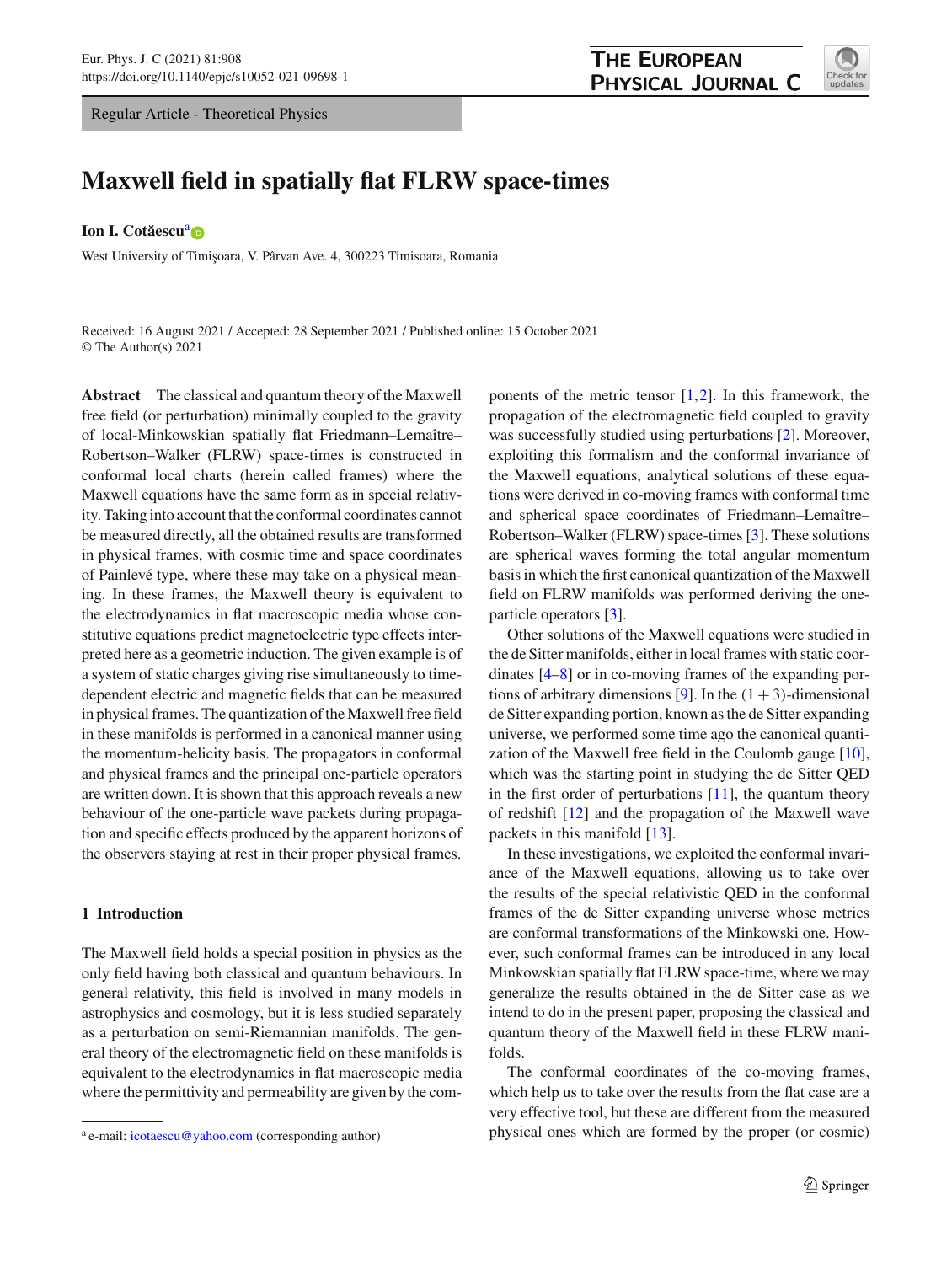time and space coordinates of Painlevé type [\[14](#page-18-10)]. To avoid any ambiguity, we consider that the physical measurements can be done exclusively in the frames with physical coordinates. Therefore, our strategy is to use the conformal coordinates for taking over the known results from the flat case and then to transform them in the physical frames where these can be interpreted. Thus we may construct the classical theory of the Maxwell field in the spatially flat FLRW space-times.

With regard to the quantum approach, we must specify from the beginning that we adopt the standard interpretation of quantum mechanics [\[15\]](#page-18-11). We assume that the quantum states are prepared or measured by a global classical apparatus represented by the algebra of the vector fields, globally defined, which have to play the role of quantum observables. Of special interest are the Killing vector fields which are conserved observables commuting with the operators of the field equations. In this framework we may perform the canonical quantization of the Maxwell free field in conformal frames adopting the Coulomb gauge for eliminating the non-physical components as in special relativity [\[16](#page-19-0)[,17](#page-19-1)]. The problem here is that the transformation to the physical frame depends on time changing, thus the time evolution picture [ $18-20$ ]. To avoid this difficulty, we chose the initial time  $t_0$ when the scale factor  $a(t_0) = 1$  and the physical and conformal space coordinates coincide. We show that this choice does not restrict the generality, since the conformal coordinates and the scale factor can be rescaled at any time without affecting the coordinates and geometry of the physical frames.

Technically speaking, we pay attention to a pair of sensitive problems which are crucial in our approach. The first one is related to the form of the plane-wave solutions of the Maxwell equations which must depend on the initial conditions, as the physical space coordinates are no longer homogeneous as the conformal ones. This dependence allows us to ensure the correct flat limits of these solutions, but only if we chose the initial time such that  $a(t_0) = 1$ , which is just the mandatory condition for performing the canonical quantization. The second problem is related to the detector measuring propagating wave packets which must select only the radiation emitted by a remote source. To do so, we assume that the detector filters the photon momenta on a desired direction with the help of a suitable projection operator determining the amplitude of the detected one-dimensional wave packet and the expectation values and dispersions of the measured observables.

We start in the second section presenting the spatially flat FLRW geometry and the specific isometries, introducing the conformal and physical frames and showing how the conformal coordinates and the scale factor can be rescaled without affecting the physical ones. Moreover, we derive the null geodesics in terms of the conserved momentum and initial conditions [\[21\]](#page-19-4), outlining possible effects due to the apparent horizon of an observer staying at rest in the origin of its proper frame with physical coordinates. To avoid further confusion, we consider the problem of two observers which emit and respectively detect a light beam measuring the kinetic parameters, including the peculiar momentum we defined recently [\[21](#page-19-4)]. This will be the general layout in which we study the classical or quantum effects during propagation.

The next section is devoted to the classical Maxwell field, whose solutions may be written in conformal frames, while the field strength and the energy-momentum tensor has to be measured in the associated physical frame. To achieve this, we first derive the transformation between these two frames, writing then the concrete expressions of the mentioned quantities in the physical frame. Here, we see in the equivalent electrodynamics in flat media that the constitutive equations have terms generating magnetoelectric type effects but which in fact are produced by the dynamics of the backgrounds. For this reason, here we use the term of geometric induction in physical frames, which must not be confused with the gravitational induction which addresses only the gravitational field (see, for instance, [\[22\]](#page-19-5)). The example we give is a system of static charges giving rise simultaneously to a time-dependent Coulomb field associated with an induced magnetic one that can be observed in the physical frame.

The canonical quantization of the Maxwell field is presented in section [4.](#page-8-0) Following the method of Ref. [\[10](#page-18-6)], we start with the fundamental plane-wave solutions in the Coulomb gauge and conformal coordinates which are similar to those of special relativity but depending, in addition, on the initial conditions. These solutions form the momentumhelicity basis in which we perform the canonical quantization as in the de Sitter  $[10, 12]$  $[10, 12]$  $[10, 12]$  or the flat  $[16, 17]$  $[16, 17]$  $[16, 17]$  cases, deriving the commutator functions and propagators in conformal frames. These are two-point functions very similar to those of the flat case, depending only on the differences in the coordinates of these points. However, by transforming these functions in the physical frames, we obtain more complicated expressions, depending separately on the sets of coordinates of the two points. This indicates that the propagation in physical frames is quite different from that we encountered in the usual QED. This section ends by presenting the mode expansions in momentum representation of the principal one-particle operators.

In section [5](#page-11-0) we study the propagation of the one-particle wave packets following the same steps as in the case of the de Sitter space-time [\[13](#page-18-9)]. Revisiting our problem of two observers, we assume that the first one prepares a 3 dimensional wave packet which has to be detected by the second observer in its proper physical frame. We define the prepared wave packet in the conformal frame of the first observer and the projection operator which filters the onedimensional wave packet which has to be detected by the second observer. Then, transforming the observation data in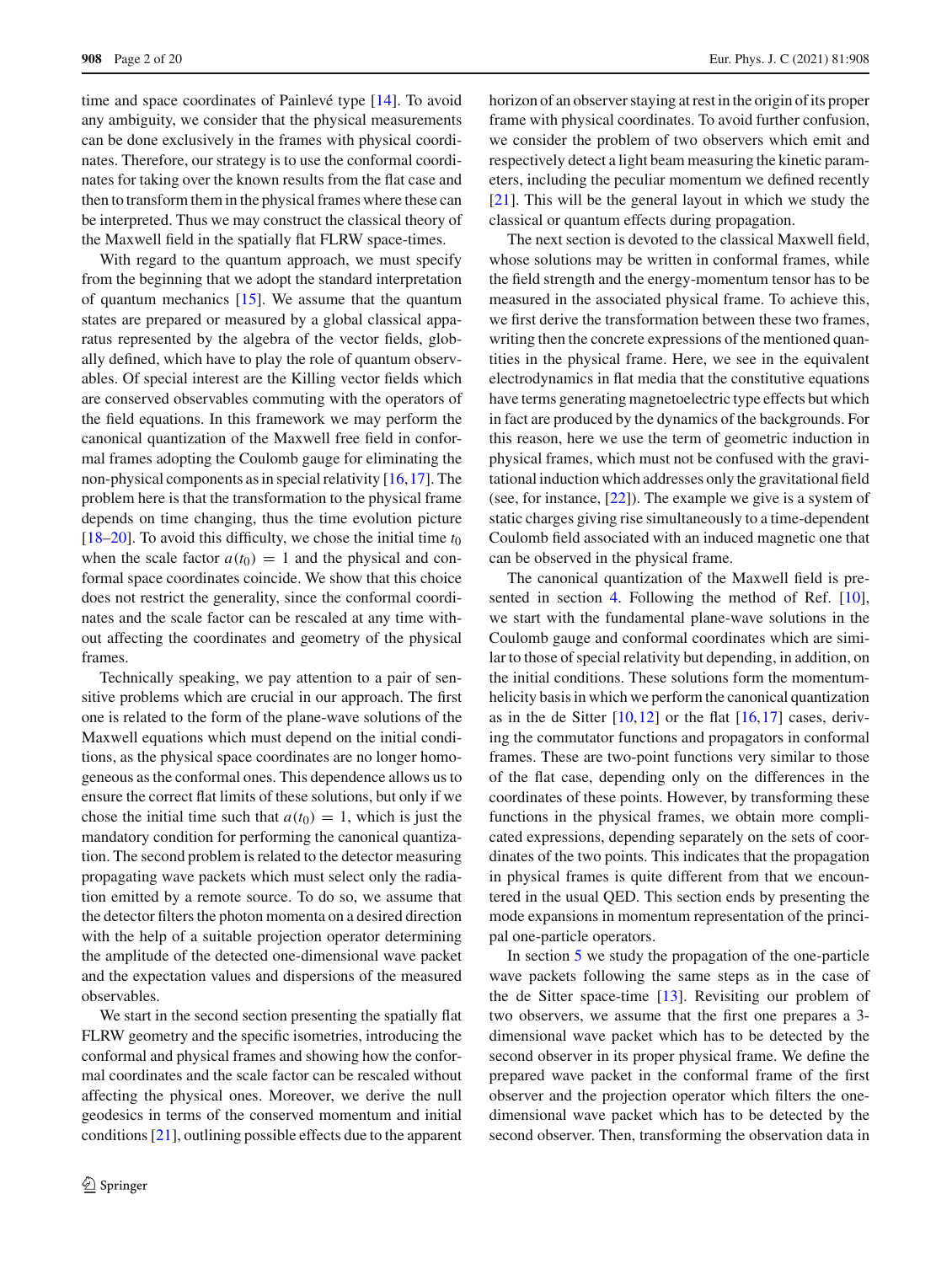the physical frame, we conclude that the detected wave packet propagates, accelerating from the initial velocity (less than the speed of light) up to the speed of light recorded by the detector. During propagation, this has an important decay and a moderate dispersion which are specific for the expanding backgrounds but absent in the flat case. We thus generalize the similar results we obtained in the de Sitter expanding universe [\[13](#page-18-9)].

Most interesting are the horizon effects we analyse in section [6](#page-14-0) for the first time. We consider isotropic wave packets of the Cauchy–Lorentz type propagating in spatially flat FLRW expanding space-times with scale factors of the form  $a(t) \propto t^s$  with  $s > 0$ . In these geometries, the observers have, in their proper physical frames, dynamical apparent horizons expanding with constant velocities. We show how the space expansion drags back the wave packet which is starting slower. Moreover, if the packet is prepared at the initial moment outside the apparent horizon, where the dragging effect is stronger, then it starts in the backward direction decelerating and stopping when the horizon reaches it. Then this restarts in the forward direction accelerating up to the speed of light detected by the second observer. This new spectacular horizon effect cannot be observed directly but may be pointed out indirectly by measuring the redshift. Some comments on this matter and other concluding remarks are presented in the last section.

As we develop here both the classical and quantum approaches, we use natural Planck units with  $c = \hbar = G$ 1.

## **2 Light in spatially flat FLRW space-times**

In local Minkowskian semi-Reiemannian space-times,(*M*, *g*), the geodesic motion may be studied in frames  $\{x\}$  with local coordinates  $x^{\mu}$  (labelled by natural indices  $\alpha$ , ...,  $\mu$ ,  $\nu$ , ... =  $0, 1, 2, 3$  and line elements

<span id="page-2-0"></span>
$$
ds^2 = g_{\mu\nu}(x)dx^{\mu}dx^{\nu}.
$$
 (1)

Integrating the geodesic equations, we introduce integration constants whose physical meaning may be better understood by relating them to the conserved quantities associated to the isometries of *M* that preserve the metric. These transformations form the isometry group  $I(M)$  whose elements  $g(\xi)$ depend on the group parameters  $\xi_a$  (a,b,...=1,2,..n). Each isometry,

<span id="page-2-4"></span>
$$
x^{\mu} \to x'^{\mu} = \phi^{\mu}_{\mathfrak{g}(\xi)}(x) = x^{\mu} + \xi^{a} \partial_{\xi_{a}} \phi^{\mu}_{\mathfrak{g}(\xi)}(x)|_{\xi=0} + \cdots,
$$
\n(2)

defines the associated Killing vector *ka* having the components

<span id="page-2-5"></span>
$$
k_a^{\mu}(x) = \partial_{\xi_a} \phi_{\mathfrak{g}(\xi)}^{\mu}(x) \Big|_{\xi=0}, \qquad (3)
$$

which satisfy the Killing equation  $k_{a\mu;\nu} + k_{a\nu;\mu} = 0$ . The Killing vectors generate the quantities

$$
\xi^a \to k_a \to K_a = k_{a\,\mu}(x) p^{\mu}, \quad p^{\mu} = \frac{\mathrm{d} x^{\mu}}{\mathrm{d} \lambda}, \tag{4}
$$

which are conserved along geodesics. For a particle of mass  $m \geq 0$ , the affine parameter  $\lambda$  is defined as  $ds = m d\lambda$  such that the components  $p^{\mu}$  of the four-momentum p satisfy the condition  $g_{\mu\nu}(x)p^{\mu}p^{\nu} = m^2$  resulting from Eq. [\(1\)](#page-2-0).

# 2.1 Frames and conserved quantities

In what follows, we focus on the spatially flat FLRW spacetimes, denoted by  $(M, a)$ , where we consider two types of frames, namely the *conformal* pseudo-Euclidean frames  ${t_c, \mathbf{x}_c}$  with conformal coordinates,  $x_c^{\mu}$ , and the *physical* frames  $\{t, \mathbf{x}\}\$  with physical coordinates,  $x^{\mu}$ , of the Painlevé type [\[14](#page-18-10)].

The conformal coordinates are the conformal time  $t_c$  and the conformal Cartesian spaces coordinates  $x_c^i$  (*i*, *j*, *k*,... = 1, 2, 3), known as the co-moving space coordinates [\[23](#page-19-6)]. The line element

$$
ds^{2} = g_{\mu\nu}^{c}(x_{c}) dx_{c}^{\mu} dx_{c}^{\nu} = a(t_{c})^{2} \left( dt_{c}^{2} - dx_{c} \cdot d x_{c} \right), \quad (5)
$$

depends on the conformal scale factor  $a(t_c)$ . The corresponding metric tensors can be represented as

$$
g_{\mu\nu}^c = a(t_c)^2 \eta_{\mu\nu}, \quad g^{c \mu\nu} = \frac{1}{a(t_c)^2} \eta_{\mu\nu}, \tag{6}
$$

where  $\eta = \text{diag}(1, -1, -1, -1)$  is the Minkowski metric. Then we may write

<span id="page-2-3"></span>
$$
\sqrt{g} \equiv \sqrt{-\det(g_{\mu\nu})} \rightarrow \sqrt{g^c} = a(t_c)^4. \tag{7}
$$

Note that the conformal coordinates were introduced for the first time by Lemaître [\[24\]](#page-19-7) in de Sitter's universe.

The physical coordinates are the proper, or cosmic, time *t* and the Cartesian space coordinates  $x^i$  defined as

$$
t = \int a(t_c) dt_c, \quad \mathbf{x} = \mathbf{x}_c a(t_c), \tag{8}
$$

such that the inverse transformation reads

<span id="page-2-2"></span>
$$
t_c = \int \frac{\mathrm{d}t}{a(t)}, \quad \mathbf{x}_c = \frac{\mathbf{x}}{a(t)}, \quad a(t) \equiv a[t_c(t)], \tag{9}
$$

where  $a(t)$  is the usual FLRW scale factor [\[23\]](#page-19-6). The physical frame is the *proper* frame of an observer which stays at rest in origin measuring the physical coordinates whose line element reads

<span id="page-2-1"></span>
$$
ds^{2} = g_{\mu\nu}(x) dx^{\mu} dx^{\nu}
$$
  
= 
$$
\left[1 - \frac{\dot{a}(t)^{2}}{a(t)^{2}} \mathbf{x}^{2}\right] dt^{2} + 2 \frac{\dot{a}(t)}{a(t)} \mathbf{x} \cdot d\mathbf{x} dt - d\mathbf{x} \cdot d\mathbf{x},
$$
 (10)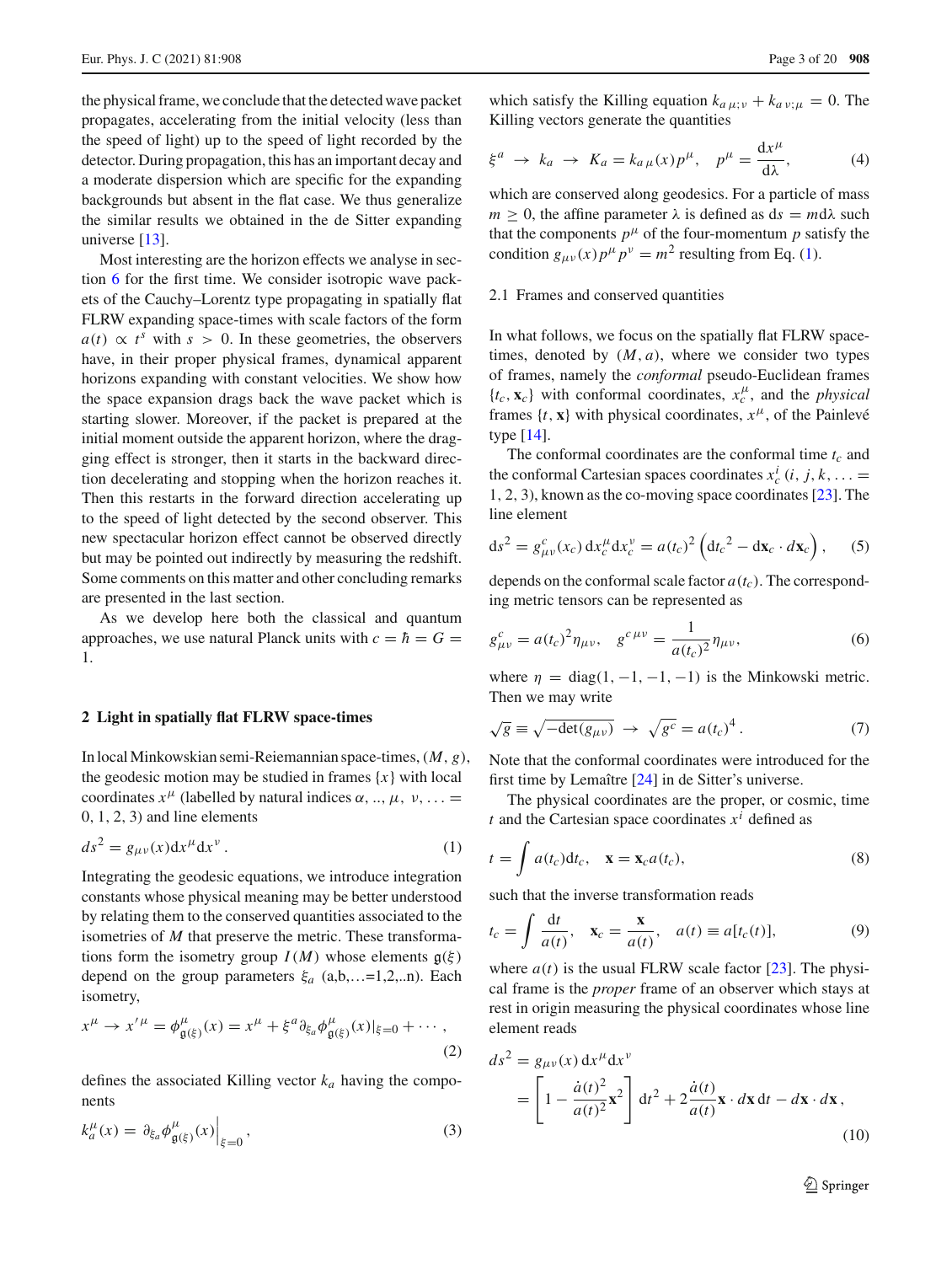where

$$
\frac{\dot{a}(t)}{a(t)} = \frac{1}{a(t)} \frac{\mathrm{d}a(t)}{\mathrm{d}t} = \frac{1}{a(t_c)^2} \frac{\mathrm{d}a(t_c)}{\mathrm{d}t_c} \tag{11}
$$

is the Hubble function for which we do not use a special notation. The metric defined by the line element [\(10\)](#page-2-1) has covariant

<span id="page-3-3"></span>
$$
(g_{\mu\nu}) = \begin{pmatrix} 1 - \frac{\dot{a}^2}{a^2} \mathbf{x} \cdot \mathbf{x} \frac{\dot{a}}{a} x^1 \frac{\dot{a}}{a} x^2 \frac{\dot{a}}{a} x^3 \\ \frac{\dot{a}}{a} x^1 & -1 & 0 & 0 \\ \frac{\dot{a}}{a} x^2 & 0 & -1 & 0 \\ \frac{\dot{a}}{a} x^3 & 0 & 0 & -1 \end{pmatrix}
$$
(12)

and contravariant

$$
(g^{\mu\nu}) = \begin{pmatrix} 1 & \frac{\dot{a}}{a}x^1 & \frac{\dot{a}}{a}x^2 & \frac{\dot{a}}{a}x^3 \\ \frac{\dot{a}}{a}x^1 & \frac{\dot{a}^2}{a^2}(x^1)^2 - 1 & \frac{\dot{a}^2}{a^2}x^1x^2 & \frac{\dot{a}^2}{a^2}x^1x^3 \\ \frac{\dot{a}}{a}x^2 & \frac{\dot{a}^2}{a^2}x^1x^2 & \frac{\dot{a}^2}{a^2}(x^2)^2 - 1 & \frac{\dot{a}^2}{a^2}x^2x^3 \\ \frac{\dot{a}}{a}x^3 & \frac{\dot{a}^2}{a^2}x^1x^3 & \frac{\dot{a}^2}{a^2}x^2x^3 & \frac{\dot{a}^2}{a^2}(x^3)^2 - 1 \end{pmatrix}
$$
\n(13)

components such that  $\sqrt{g} = 1$ . In this frame the observer has an apparent horizon which is a sphere of the time-dependent radius

$$
r_a(t) = \frac{a(t)}{\dot{a}(t)},\tag{14}
$$

which restricts the space measurement at the time *t* to the domain  $|\mathbf{x}| < r_a(t)$ . In general, this apparent horizon is not an event horizon, as this does not separate disjoint domains of causality.

Assuming that the physical measurement can be performed exclusively in the physical frames, we observe that the scaling

<span id="page-3-4"></span>
$$
t_c \to \sigma t_c, \quad \mathbf{x}_c \to \sigma \mathbf{x}_c, \quad a \to \frac{a}{\sigma}
$$
 (15)

does not affect the physical coordinates and the Hubble function. This scaling will be useful when we discuss the role of the initial condition in determining some significant geometric quantities and applying the quantization procedure.

The spatially flat FLRW space-times have the isometry group  $I(M) = E(3)$  formed by the space translations

<span id="page-3-1"></span>
$$
t'_{c} = t_{c}, x'_{c} = x_{c}^{i} + \xi^{i}, \rightarrow t' = t, x'^{i} = x^{i} + \xi^{i} a(t)
$$
\n(16)

and the global rotations

$$
t'_{c} = t_{c},
$$
  
\n
$$
x'_{c} = R^{i}_{j}(\omega)x^{j}_{c}, \rightarrow t' = R^{i}_{j}(\omega)x^{j}
$$
 (17)

where  $R^i_j(\omega) = \delta^i_j - \omega^i_j + \cdots$ . In the conformal frame, where the translations do not depend on time, we may derive the associated Killing vectors having the simpler components [\[21](#page-19-4)]

$$
\xi^{i} \to k_{(i)} : k_{(i)}^{0} = 0, \quad k_{(i)}^{j} = \delta_{i}^{j}, \tag{18}
$$

$$
\omega^{ij} \to k_{(ij)} : k_{(ij)}^0 = 0, \quad k_{(ij)}^k = \delta_j^k x_c^i - \delta_i^k x_c^j \,. \tag{19}
$$

These give rise to the conserved quantities

$$
P^{i} = -k_{(i) j} \frac{dx_{c}^{j}}{d\lambda} = a(t_{c})^{2} \frac{dx_{c}^{i}}{d\lambda},
$$
\n
$$
L_{k} = -\frac{1}{2} \varepsilon_{kij} k_{(ij) l} \frac{dx_{c}^{l}}{d\lambda} = a(t_{c})^{2} \varepsilon_{kij} x_{c}^{i} \frac{dx_{c}^{j}}{d\lambda} = \varepsilon_{kij} x_{c}^{i} P^{j},
$$
\n(20)

$$
(21)
$$

representing the components of the *conserved* momentum  $P = n_P P (P = |P|)$  and respectively the angular momentum  $\mathbf{L} = \mathbf{x}_c \wedge \mathbf{P}$ . Note that the indices (*i*) and (*i j*) are not natural ones, being in fact Euclidean indices, labelling the parameters of the  $E(3)$  group whose upper or lower positions are equivalent.

In conformal frames, the geodesics of the particles of mass *m* are determined by the initial condition  $\mathbf{x}_{c0} = \mathbf{x}(t_{c0})$  and the conserved momentum **P**, which gives rise to the components of the covariant four-momentum as [\[21](#page-19-4)]

$$
p_c^0(t_c) = \frac{dt_c}{d\lambda} = \frac{1}{a(t_c)^2} \sqrt{m^2 + \frac{P^2}{a(t_c)^2}},
$$
\n(22)

$$
p_c^i(t_c) = \frac{\mathrm{d}x_c^i}{\mathrm{d}\lambda} = \frac{P^i}{a(t_c)^2},\tag{23}
$$

so that

<span id="page-3-0"></span>
$$
a(t_c)^2 \left( p_c^{02} - \mathbf{p}_c \cdot \mathbf{p}_c \right) = m^2.
$$
 (24)

The angular momentum is not explicitly involved in the geodesic equation, but can be related to the initial condition as  $\mathbf{L} = \mathbf{x}_{c0} \wedge \mathbf{P}$ .

## 2.2 Null geodesics

The classical trajectories of light are the null geodesics (with  $m = 0$ ) whose kinetic quantities may be measured by an observer staying at rest in the origin *O* of its proper frame with physical coordinates  $\{t, x\}_O$ . These can be derived starting with the components

$$
k_c^0(t_c) = \frac{P}{a(t_c)^2}, \quad k_c^i(t_c) = \frac{P^i}{a(t_c)^2},\tag{25}
$$

of the four-momentum in the conformal frame  $\{t_c, \mathbf{x}_c\}_O$  of our observer, where the prime integral  $(24)$  becomes

$$
k_c^0 (t_c)^2 - \mathbf{k}_c (t_c)^2 = 0.
$$
 (26)

In this frame, the null geodesics result simply by integrating the equation

$$
\frac{dx_c^i}{dt_c} = \frac{k_c^i(t_c)}{k_c^0(t_c)} = n_P^i
$$
\n(27)

that yields the closed form

<span id="page-3-2"></span>
$$
\mathbf{x}_c(t_c) = \mathbf{x}_{c0} + \mathbf{n}_P(t_c - t_{c0})
$$
\n(28)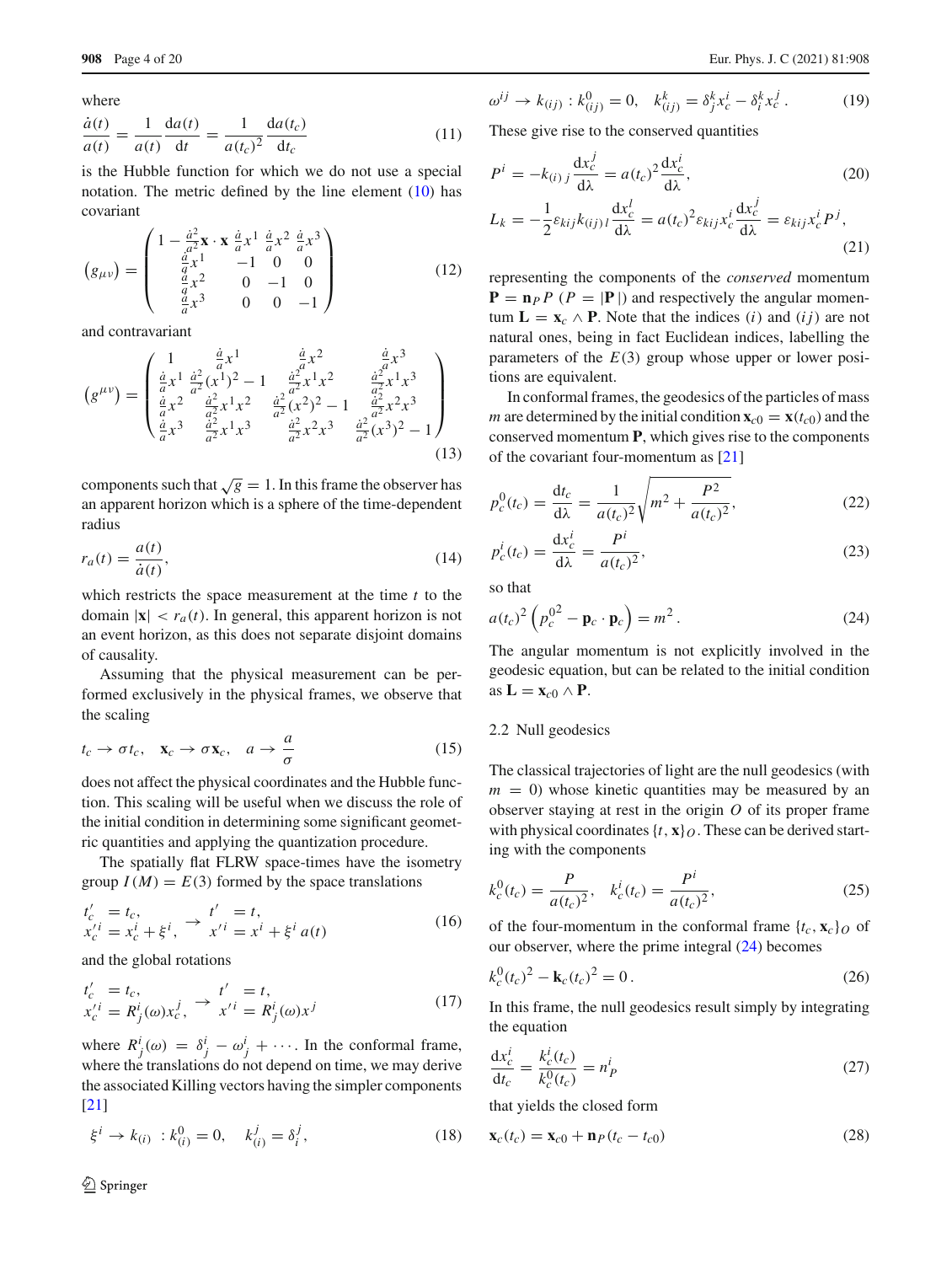which holds in any spatially flat FLRW space-time [\[21](#page-19-4)[,25](#page-19-8)].

The corresponding physical quantities measured by the observer *O* in its proper frame,  $\{t, \mathbf{x}\}\$ *n*, may be obtained by substituting the physical coordinates according to Eq. [\(9\)](#page-2-2). Thus we find the covariant components [\[21](#page-19-4)],

<span id="page-4-0"></span>
$$
k^{0}(t) = \frac{\mathrm{d}t}{\mathrm{d}\lambda} = \frac{P}{a(t)},\tag{29}
$$

$$
k^{i}(t) = \frac{dx^{i}}{d\lambda} = \frac{P^{i}}{a(t)} + x^{i}(t)\frac{\dot{a}(t)}{a(t)}k^{0}(t),
$$
\n(30)

which represent the measured energy and covariant momentum in the point  $[t, \mathbf{x}(t)]$  of the null geodesic,

$$
\mathbf{x}(t) = \mathbf{x}_0 \frac{a(t)}{a(t_0)} + \mathbf{n}_P a(t) \left[ t_c(t) - t_c(t_0) \right],\tag{31}
$$

which is passing through the space point  $\mathbf{x}(t_0) = \mathbf{x}_0$  at the initial time  $t_0$ .

We recently showed that the covariant momentum defined by Eq. [\(30\)](#page-4-0) can be split as  $\mathbf{k}(t) = \hat{\mathbf{k}}(t) + \bar{\mathbf{k}}(t)$ , where

<span id="page-4-1"></span>
$$
\hat{\mathbf{k}}(t) = \frac{\mathbf{P}}{a(t)},
$$
\n(32)

$$
\bar{\mathbf{k}} = \mathbf{x}(t) \frac{\dot{a}(t)}{a(t)} k^0(t),
$$
\n(33)

are the *peculiar* and *recessional* momenta, respectively [\[21](#page-19-4)]. We must stress that this splitting can be done only in the physical frames where the prime integral derived from the line element [\(10\)](#page-2-1) gives the familiar identity

$$
k^{0}(t)^{2} - \hat{\mathbf{k}}(t) \cdot \hat{\mathbf{k}}(t) = 0,
$$
\n(34)

which is just the mass-shell condition of special relativity satisfied by the energy and peculiar momentum. Therefore, we may conclude that the peculiar momentum produces the entire energy of the geodesic motion as in special relativity.

In the physical frame, the conserved angular momentum is related on the initial condition as

$$
\mathbf{L} = \mathbf{x}(t) \wedge \mathbf{k}(t) = \mathbf{x}(t) \wedge \mathbf{k}(t)
$$
  
= 
$$
\frac{\mathbf{x}(t) \wedge \mathbf{P}}{a(t)} = \frac{\mathbf{x}_0 \wedge \mathbf{P}}{a(t_0)}.
$$
 (35)

Obviously, this vanishes when the observer *O* stays at rest in a space point of the measured geodesic.

## <span id="page-4-5"></span>2.3 Two observers problem

The recessional momentum [\(33\)](#page-4-1) depends explicitly on coordinates such that the experimental results will depend on the relative position between the detector and source of the measured particle. This is not an impediment, as the peculiar and recessional contributions can be separated at any time without ambiguities. Nevertheless, to avoid confusion, we take care on this dependence, looking for suitable positions of the observer's proper frames in order to obtain intuitive results.

For this purpose, we take over the common layout of Refs.  $[12,13,21]$  $[12,13,21]$  $[12,13,21]$  $[12,13,21]$ , in which two observers measure the motion of a photon on a null geodesic which is passing through the origins *O* and *O'* of their proper frames,  $\{t, \mathbf{x}\}_O$  and  $\{t, \mathbf{x}'\}_O$ , respectively. We assume that at the initial time  $t_0$ , the origin *O* is translated with respect to *O* as

$$
\mathbf{x}'(t_0) = \mathbf{x}(t_0) + \mathbf{d}(t_0),
$$
\n(36)

where  $\mathbf{d}(t) = \mathbf{d} a(t)$  depends on the translation parameters of Eq. [\(16\)](#page-3-1) denoted now by  $\xi^{i} = d^{i}$ . Then it is convenient to introduce the unit vector **n** of the direction  $O'O$  such that  $\mathbf{d} = \mathbf{n} d$ . Now we find that the velocity of  $O'$  with respect to  $O$ ,  $\mathbf{v}(t) = -\dot{\mathbf{d}}(t) = -\frac{\dot{a}(t)}{a(t)}\mathbf{d}(t)$ , complies with the velocity law,  $v = a(t)d$ , that is sometimes confused with the Hubble one [\[29](#page-19-9)].

Our experiment starts in this layout at the time  $t_0$  when the observer  $O'$  emits a photon of momentum  $\mathbf{k} = \mathbf{n} k$  and energy *k* on the null geodesic  $O' \rightarrow O$  that can be written as

<span id="page-4-3"></span>
$$
x(t) = a(t) [t_c(t) - t_c(t_0) - d],
$$
\n(37)

where  $x(t) = \mathbf{n} \cdot \mathbf{x}(t)$ . We look first for the energy and momentum of this photon measured in the origin *O* at the final time  $t_f$ , when the photon is detected. For solving this problem, we start with the conserved momentum observed in  $O'$ ,

$$
\mathbf{P}' = \mathbf{P} = \mathbf{n}_P P = \mathbf{k} a(t_0),\tag{38}
$$

denoting  $P = k a(t_0)$  and  $\mathbf{n}_P = \mathbf{n}$ . Then, by substituting it in Eqs.  $(29)$  and  $(30)$ , we obtain the energy and momentum in *O*,

<span id="page-4-2"></span>
$$
k^{0}(t_{f}) = k \frac{a(t_{0})}{a(t_{f})},
$$
\n(39)

$$
\mathbf{k}(t_f) = \hat{\mathbf{k}}(t_f) = -\mathbf{n}k \frac{a(t_0)}{a(t_f)},
$$
\n(40)

where  $t_f$  satisfies the condition  $x(t_f) = 0$  which, according to Eq. [\(28\)](#page-3-2), gives the simple algebraic equation

<span id="page-4-4"></span>
$$
t_c(t_f) = t_c(t_0) + d \to \int_{t_0}^{t_f} \frac{dt}{a(t)} = d,
$$
 (41)

which can be solved obtaining the value of  $t_f$ . Once we have this value, we can calculate the propagation time  $t_f - t_0$  and the distance  $d(t_f)$  between O and O' at the time  $t_f$ ,

$$
d(t_f) = d a(t_f) = d(t_0) \frac{a(t_f)}{a(t_0)},
$$
\n(42)

thus completing the collection of the kinetic quantities related to this problem.

On the other hand, Eq. [\(39\)](#page-4-2) shows that in expanding universes, a part of energy is lost during the propagation. This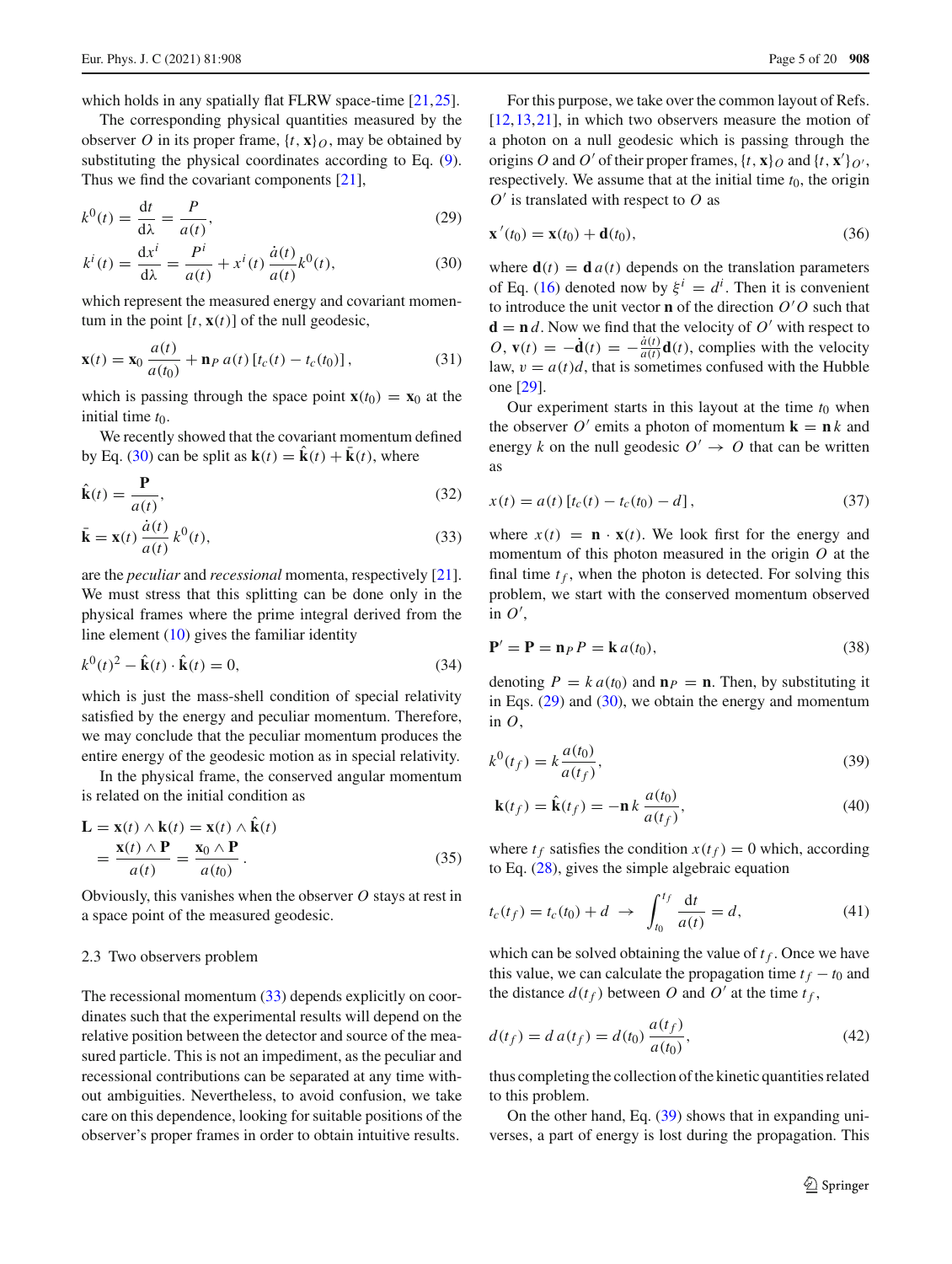phenomenon gives rise to the redshift for which we recover the Lemaître equation  $[26,27]$  $[26,27]$  $[26,27]$  $[26,27]$  of Hubble's law  $[28]$  as

<span id="page-5-4"></span>
$$
1 + z = \frac{p^{0}(t_0)}{p^{0}(t_f)} = \frac{a(t_f)}{a(t_0)},
$$
\n(43)

where  $\zeta$  is the usual redshift defined as the relative dilation of the wavelength [\[29\]](#page-19-9).

In the proper physical frame of  $O$ , the velocity of the photon on the geodesic  $O'O$  can be derived from Eq. [\(37\)](#page-4-3) as

<span id="page-5-5"></span>
$$
v(t) = \dot{x}(t) = 1 + \frac{\dot{a}(t)}{a(t)}x(t),
$$
\n(44)

finding that the direction of the initial velocity,

<span id="page-5-7"></span>
$$
v(t_0) = 1 - \frac{\dot{a}(t_0)}{a(t_0)} d(t_0) = \begin{cases} > 0 \text{ if } d(t_0) < r_a(t_0) \\ = 0 \text{ if } d(t_0) = r_a(t_0) \\ < 0 \text{ if } d(t_0) > r_a(t_0) \end{cases} \tag{45}
$$

depends on the position of  $O'$  with respect to the apparent horizon at the initial time  $t_0$ . The photon observed by  $O$  is accelerated in the forward direction, such that the velocity is increasing from the initial value  $v(t_0)$  up to the speed of light  $v(t_f) = 1$  detected by *O* in  $x(t_f) = 0$ . When  $v(t_0)$  < 0, then the photon starts in the backward direction, being decelerated until it stops and turns back, accelerating and moving straightforward to *O*. Note that for the observer *O* , the velocity of the emitted photon is always the speed of light, since from its point of view  $d' = 0$ .

Thus we outlined an important effect due to the dynamical apparent horizon that may interfere with the effects produced by the event horizons. As we intend to pay special attention to these effects, we need to know the *ideal* event horizon of an observer *O* in its proper frame  $\{t, \mathbf{x}\}\$  in  $(M, a)$ . According to Rindler's definition  $[30,31]$  $[30,31]$  $[30,31]$  $[30,31]$ , this is the distance

<span id="page-5-6"></span>
$$
r_e(t) = \int_t^{\infty} dt' \frac{a(t)}{a(t')},
$$
\n(46)

for which the photon emitted by  $O'$  at the time *t* never arrives in *O* as  $t_f \rightarrow \infty$  in Eq. [\(41\)](#page-4-4). The examples analysed so far show that, at least in the expanding space-times of interest in cosmology, the event horizon is larger than the apparent one. The exception is the de Sittter expanding universe having the scale factor  $a(t) = \exp(\omega_H t)$ , where  $\omega_H$  is the de Sitter-Hubble constant in our notation. This gives rise to time-independent overlapping horizons on the sphere of radius  $r_e = r_a = \omega_H^{-1}$ .

# **3 Classical Maxwell field**

The classical theory of the Maxwell field is a Lagrangian theory in which the electromagnetic potential plays the role of canonical variable. The advantage of this approach is deriving the conserved quantities associated to isometries

via Noether's theorem. Let us start by briefly revisiting this procedure, which has to be applied to the *E*(3) isometries of the space-times  $(M, a)$ .

## 3.1 General framework

In any space-time, (*M*, *g*), the electromagnetic potential *A*, minimally coupled to the gravity of background, has the action

$$
S[A] = \int d^4x \sqrt{g} \left[ \mathcal{L}(A) - A_{\mu} J^{\mu} \right], \tag{47}
$$

where  $\sqrt{g}$  is defined by Eq. [\(7\)](#page-2-3), while the Lagrangian of the free electromagnetic field

$$
\mathcal{L}(A) = -\frac{1}{4} F_{\mu\nu} F^{\mu\nu},\qquad(48)
$$

is expressed in terms of the field strength

<span id="page-5-3"></span>
$$
F_{\mu\nu} = \partial_{\mu}A_{\nu} - \partial_{\nu}A_{\mu} \,. \tag{49}
$$

The current density *J* is conserved,  $\partial_{\mu}(\sqrt{g} J^{\mu}) = 0$ , being the source of the field equations

<span id="page-5-0"></span>
$$
\partial_{\nu}(\sqrt{g}\,g^{\nu\alpha}g^{\mu\beta}F_{\alpha\beta}) = \sqrt{g}\,J^{\mu} \tag{50}
$$

of the classical Maxwell field in (*M*, *g*).

For  $J = 0$ , the theory of free field is invariant under gauge transformations,  $A_{\mu} \rightarrow A_{\mu} + \partial_{\mu} \alpha$ , and the conformal ones that transform simultaneously the metric tensor,  $g_{\mu\nu} \rightarrow g'_{\mu\nu} = \Omega g_{\mu\nu}$ , and the potential components,  $A_{\mu} \rightarrow A'_{\mu} = A_{\mu}$  and  $A^{\mu} \rightarrow A'^{\mu} = \Omega^{-1} A^{\mu}$ . In addition, the canonical variables  $A_{\mu}$  must comply with the Lorenz condition

<span id="page-5-1"></span>
$$
\partial_{\mu}(\sqrt{g}\,g^{\mu\nu}A_{\nu})=0,\tag{51}
$$

which is no longer conformally invariant since

$$
\partial_{\mu}(\sqrt{g'}\,g'^{\mu\nu}A'_{\nu}) = \Omega\,\partial_{\mu}(\sqrt{g}\,g^{\mu\nu}A_{\nu}) + \sqrt{g}\,A^{\mu}\partial_{\mu}\Omega\,. \tag{52}
$$

In general, we can overcome this inconvenience by fixing a convenient gauge.

If (*M*, *g*) allows isometries, then the vector field *A* trans-forms under an isometry [\(2\)](#page-2-4) as  $A \rightarrow A' = T_{\xi} A$ , according to the operator-valued representation  $\xi \to T_{\xi}$  of the isometry group  $I(M)$  defined by the well-known rule

$$
\frac{\partial \phi_{\xi}^{\nu}(x)}{\partial x_{\mu}} \left( T_{\xi} A \right)_{\nu} [\phi(x)] = A_{\mu}(x) \tag{53}
$$

of the vector representation. The corresponding basis generators,  $X_a = i \partial_{\xi_a} T_{\xi}|_{\xi=0}$ , have the action

<span id="page-5-2"></span>
$$
k_a \to (X_a A)_\mu = -i \left[ k_a^\nu A_{\mu; \nu} + k_{a; \mu}^\nu A_\nu \right],
$$
 (54)

where  $k_a$  are the Killing vectors [\(3\)](#page-2-5) associated to the parameters  $\xi^a$ . These generators are differential operators that form the basis of the vector representation of the Lie algebra  $i(M)$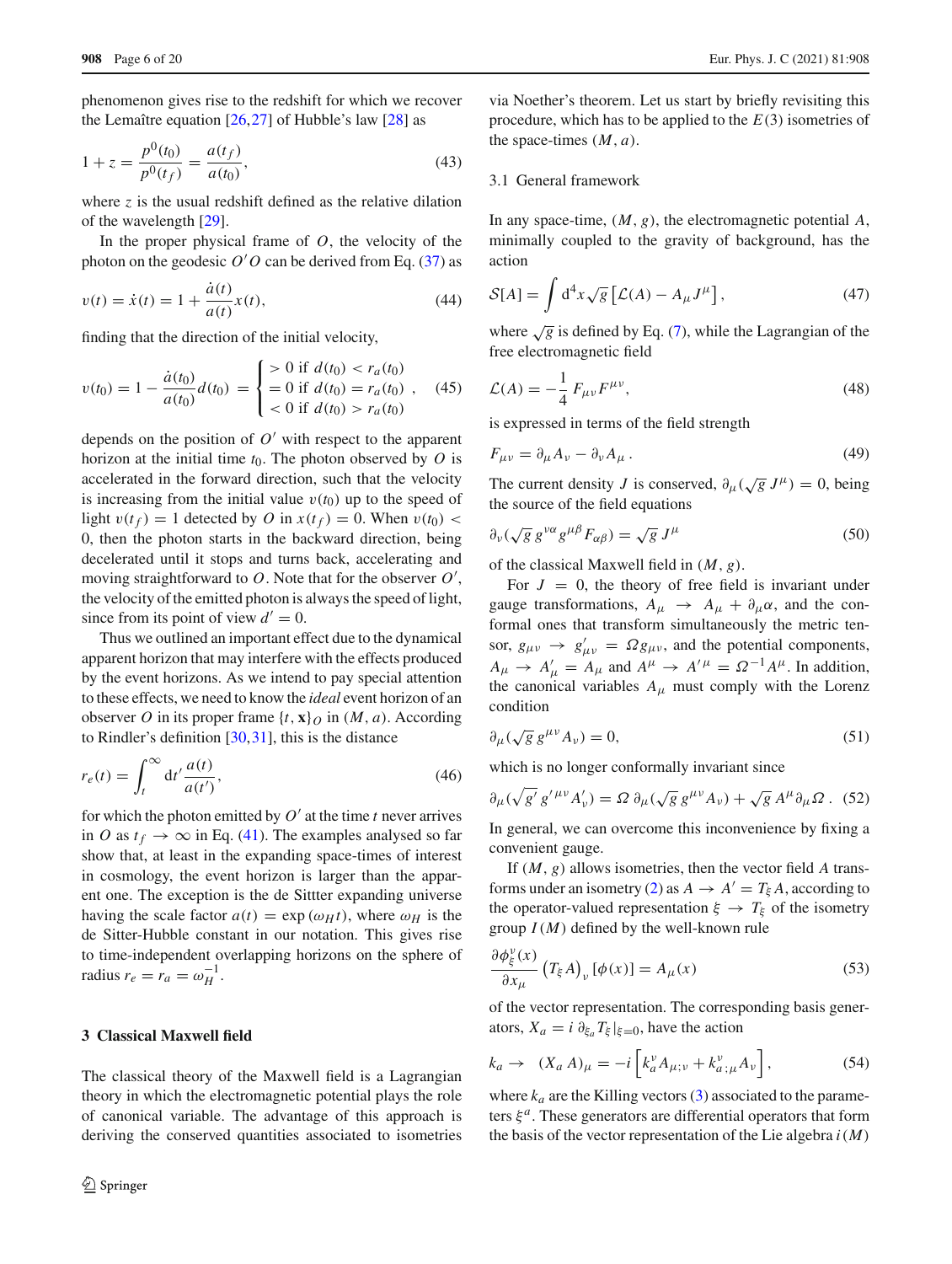of the group  $I(M)$ . Then, the Noether theorem provides us with the conserved quantities

<span id="page-6-3"></span>
$$
\xi^a \to k_a \to C_a = -\int_{\Sigma} d\sigma_{\mu} \sqrt{g} \, T^{\mu\nu} k_{a\nu},\tag{55}
$$

where

<span id="page-6-2"></span>
$$
T^{\mu\nu} = F^{\mu\alpha} F_{\alpha}^{\ \nu} - g^{\mu\nu} \mathcal{L}
$$
 (56)

is the stress-energy tensor of the electromagnetic field while the integral is performed on the space-like section  $\Sigma$  of M.

The theory of the Maxwell field on  $(M, g)$  can be interpreted formally in terms of the electrodynamics of macroscopic media in flat space-times  $[1,2]$  $[1,2]$  $[1,2]$  involving the field's strength components

$$
E_i = F_{i0}, \qquad B_i = \frac{1}{2} \varepsilon_{ijk} F_{jk}, \qquad (57)
$$

$$
D_i = \sqrt{g} F^{0i}, \quad H_i = \sqrt{g} \frac{1}{2} \varepsilon_{ijk} F^{jk}, \tag{58}
$$

related through the constitutive equations [\[2](#page-18-1)]

<span id="page-6-6"></span>
$$
D_i = E_i + \varepsilon_{ij} E_j + \varepsilon_{ijk} g_j H_k, \tag{59}
$$

$$
B_i = H_i + \varepsilon_{ij} H_j - \varepsilon_{ijk} g_j E_k, \tag{60}
$$

where

$$
\varepsilon_{ij} = -\delta_{ij} - \sqrt{g} \frac{g^{ij}}{g_{00}}, \quad g_j = \frac{g_{j0}}{g_{00}}.
$$
 (61)

In metrics where  $g_{i0} \neq 0$ , the last terms of the constitutive equations play the role of magnetoelectric susceptibilities, giving rise to magnetoelectric-type effects but which are produced by the background structure and dynamics.

In this formalism, the stress-energy tensor may be written in traditional manner as [\[2](#page-18-1)]

<span id="page-6-7"></span>
$$
\sqrt{g} T_{.0}^{0} = \frac{1}{2} (\mathbf{E} \cdot \mathbf{D} + \mathbf{H} \cdot \mathbf{B}),
$$
  
\n
$$
\sqrt{g} T_{.i}^{0} = \varepsilon_{ijk} D_j B_k,
$$
  
\n
$$
\sqrt{g} T_{.j}^{i} = \varepsilon_{ijk} E_j H_k,
$$
  
\n
$$
\sqrt{g} T_{.j}^{i} = D_i E_j + B_i H_j - \frac{1}{2} \delta_{ij} (\mathbf{D} \cdot \mathbf{E} + \mathbf{B} \cdot \mathbf{H}),
$$
  
\n(62)

thus completing the analogy with the electrodynamics of flat macroscopic media.

# 3.2 Maxwell field in conformal and physical frames

In the space-times  $(M, a)$ , the Maxwell field can be written down in conformal frames where the electromagnetic potential  $A^c$  satisfies the Maxwell equations [\(50\)](#page-5-0) which have the same form as in Minkowski space-time,

<span id="page-6-8"></span>
$$
\partial_{\mu} \left( \eta^{\mu \alpha} \eta^{\nu \beta} \left( \partial_{\alpha} A_{\beta}^{c} - \partial_{\beta} A_{\alpha}^{c} \right) \right) = \sqrt{g^{c}} J_{c}^{\nu}, \tag{63}
$$

because of their invariance under conformal transformations.

It is convenient to write down the equations of the free field (with  $J = 0$ ) in the familiar form

<span id="page-6-0"></span>
$$
-\Delta_c A_0^c + \partial_{t_c} \left( \partial_{x_c^J} A_j^c \right) = 0, \tag{64}
$$

$$
\partial_{t_c}^2 A_i^c - \Delta_c A_i^c - \partial_{x_c^i} \left( \partial_{t_c} A_0^c - \partial_{x_c^j} A_j^c \right) = 0, \qquad (65)
$$

observing that the Lorenz condition  $(51)$ , which is no longer conformally invariant, takes the form

$$
0 = \frac{1}{a(t_c)^2} \partial_{\mu} \left( a(t_c)^2 \eta^{\mu \nu} A_{\nu}^c \right)
$$
  
=  $\partial_{t_c} A_0^c - \partial_{x_c^i} A_i^c + 2 \frac{\dot{a}(t_c)}{a(t_c)} A_0^c$ . (66)

This lays out the last term that can be removed only in the Coulomb gauge

<span id="page-6-9"></span>
$$
A_0^c = 0, \quad \partial_{x_c^i} A_i^c = 0,\tag{67}
$$

when the system  $(64)$  and  $(65)$  reduces to the d'Alambert equation

<span id="page-6-1"></span>
$$
\left(\partial_{t_c}^2 - \Delta_c\right) \mathbf{A} = 0. \tag{68}
$$

In any other gauge, including the Lorenz one, the contribution of this new term must be evaluated analysing concrete examples. The solutions of Eq. [\(68\)](#page-6-1) give rise to the field strength which has the components

$$
F_{c\,\mu\nu} = \partial_{\mu}A^c_{\nu} - \partial_{\nu}A^c_{\mu}, \quad F_c^{\mu\nu} = \frac{1}{a(t_c)^4} \eta^{\mu\alpha} \eta^{\nu\beta} F_{c\,\alpha\beta}, \tag{69}
$$

leading to trivial constitutive equations,  $D_i^c = E_i^c$  and  $B_i^c = H_i^c$ . These components as well as those of the corresponding stress-energy tensor  $T_c$ , defined by Eq. [\(56\)](#page-6-2), are not measurable quantities, but help us to simply derive the physical quantities measured in physical frames.

We have seen that the space-times  $(M, a)$  have  $E(3)$ isometries generated by operators acting as in Eq. [\(54\)](#page-5-2). The basis generators which are interpreted as the momentum and total angular momentum operators act as

<span id="page-6-4"></span>
$$
k_{(i)} \to \hat{P}^i A_j^c = -i \frac{\partial}{\partial x_c^i} A_j^c,\tag{70}
$$

$$
\varepsilon_{ijk}k_{(jk)} \to \hat{J}_i A_j^c = \hat{L}_i A_j^c - i\varepsilon_{ijk} A_k^c,\tag{71}
$$

where  $\hat{\mathbf{L}} = \mathbf{x}_c \times \hat{\mathbf{P}}$  is the usual angular momentum operator. In addition, we define the Pauli–Lubanski (or helicity) operator  $\hat{W} = \hat{P} \cdot \hat{J}$  whose action depends only on the spin parts,

<span id="page-6-5"></span>
$$
\hat{W}A_i^c = \varepsilon_{ijk}\frac{\partial}{\partial x_c^j}A_k^c.
$$
\n(72)

This operator will define the polarization in the canonical basis of the *so*(3) algebra as in special relativity [\[10](#page-18-6)]. Then we observe that in the conformal frame and Coulomb gauge,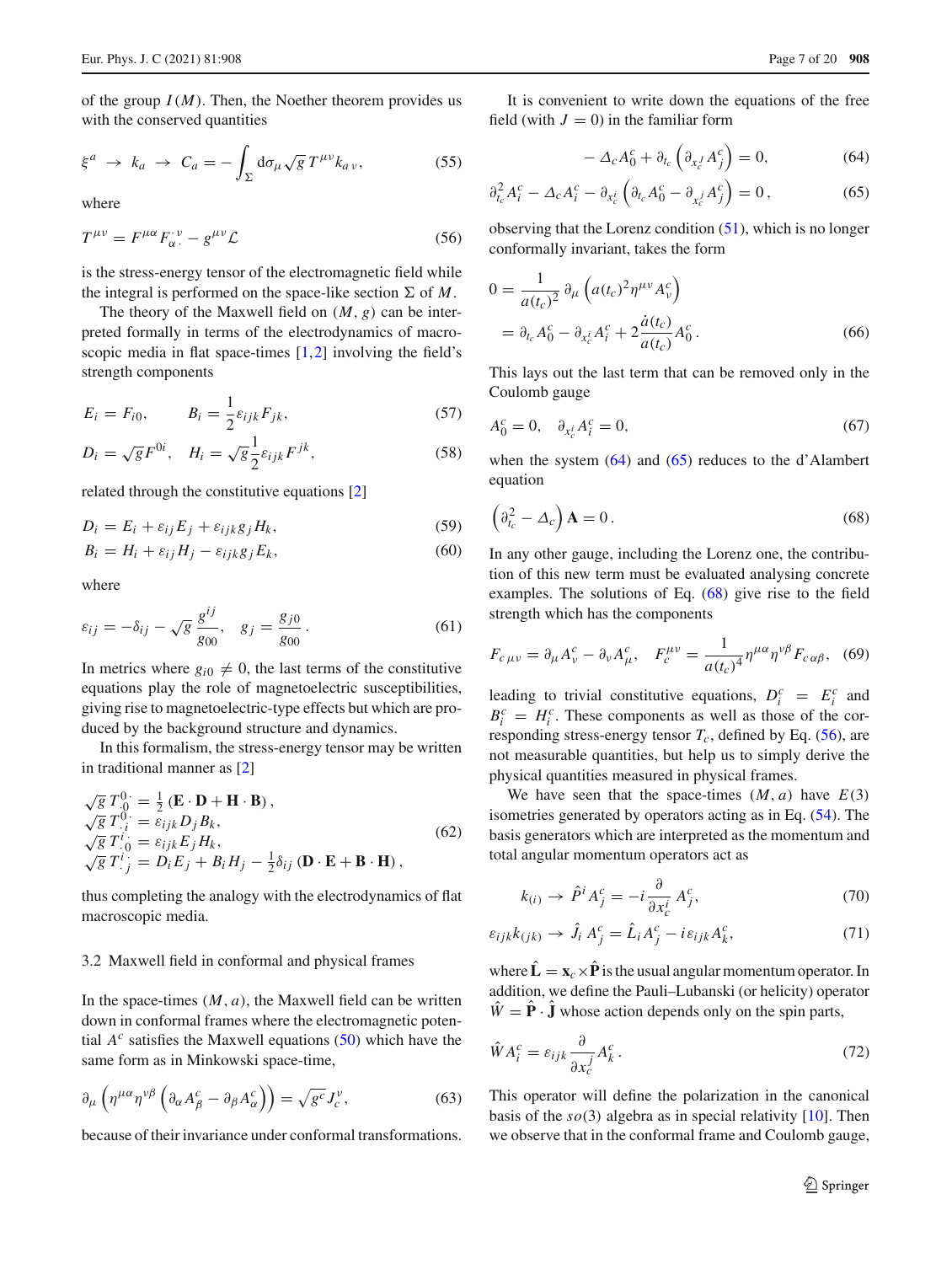the conserved quantities [\(55\)](#page-6-3) can be derived with the help of the identity

$$
k_a \rightarrow C_a = -\int d^3x_c a(t_c)^4 T_c^{0\nu} k_{a\nu}
$$
  
=  $-\frac{1}{2} \eta^{\mu\nu} (A^c_\mu, (X_a A^c)_\nu),$  (73)

involving the Hermitian form

<span id="page-7-4"></span>
$$
(f, g) = i \int d^3x_c f^*(t_c, \mathbf{x}_c) \stackrel{\leftrightarrow}{\partial}_{t_c} g(t_c, \mathbf{x}_c), \tag{74}
$$

written with the notation  $f \stackrel{\leftrightarrow}{\partial} g = f \partial g - g \partial f$ . Now, by substituting  $X_a$  by the operators defined by Eqs. [\(70\)](#page-6-4), [\(71\)](#page-6-4) and [\(72\)](#page-6-5), we obtain all the conserved quantities we need.

The physical field strength and stress energy tensor cannot be derived directly in the physical frames where the Maxwell equations are complicated because of the non-diagonal metric tensor [\(12\)](#page-3-3). Therefore, we are forced to solve the Maxwell equation in conformal frames, transforming then the final results into the physical ones. This can be done by transforming the potential  $A^c$  derived in the conformal frame  $\{t_c, \mathbf{x}_c\}_O$ into the potential *A* of the physical frame  $\{t, \mathbf{x}\}\$ o, of the same observer, performing the substitution [\(9\)](#page-2-2) as

<span id="page-7-2"></span>
$$
A_0(t, \mathbf{x}) = A^c_\mu \frac{\partial x_c^\mu}{\partial t} = \frac{1}{a(t)} A^c_0 \left( t_{c(t)}, \frac{x}{a(t)} \right)
$$

$$
- \frac{\dot{a}(t)}{a(t)^2} x^i A^c_i \left( t_{c(t)}, \frac{x}{a(t)} \right), \tag{75}
$$

$$
A_j(t, \mathbf{x}) = A^c_\mu \frac{\partial x^{\mu}_c}{\partial x^j} = \frac{1}{a(t)} A^c_j \left( t_{c(t)}, \frac{x}{a(t)} \right). \tag{76}
$$

These new potentials satisfy the Maxwell equation in the physical frame, giving covariant field strength components of the form [\(49\)](#page-5-3), while the corresponding contravariant components take the form

<span id="page-7-1"></span>
$$
F^{0i} = -F_{0i} + \frac{\dot{a}}{a} F_{ij} x^{j},
$$
  
\n
$$
F^{ij} = F_{ij} \left[ 1 - \frac{\dot{a}^{2}}{a^{2}} \left( (x^{i})^{2} + (x^{j})^{2} \right) \right]
$$
\n(77)

$$
A = \frac{a^2}{a^2} \left( x^i F_{jk} - x^j F_{ik} \right) x^k + \frac{\dot{a}}{a} \left( F_{0i} x^j - F_{0j} x^i \right).
$$
\n(78)

These equations are equivalent to the constitutive equations  $(59)$  and  $(60)$ , where now

<span id="page-7-0"></span>
$$
\varepsilon_{ij} = -\frac{\dot{a}^2}{a^2} \frac{x^i x^j}{1 - \frac{\dot{a}^2}{a^2} \mathbf{x} \cdot \mathbf{x}}, \quad g_i = \frac{\dot{a}}{a} \frac{x^i}{1 - \frac{\dot{a}^2}{a^2} \mathbf{x} \cdot \mathbf{x}}, \tag{79}
$$

resulted from the metric tensor [\(12\)](#page-3-3) (with  $\sqrt{g} = 1$ ). The stress-energy tensor can be written in compact form [\(62\)](#page-6-7) or in terms of covariant  $(E_i, B_i)$  or contravariant components  $(D_i, H_i)$  by using Eqs. [\(59\)](#page-6-6), [\(60\)](#page-6-6) and [\(79\)](#page-7-0). Thus we obtain

all the quantities with physical meaning without solving the Maxwell equations in physical frames.

## 3.3 Geometric induction

We observe that Eq. [\(78\)](#page-7-1) suggests a possible geometric induction of the electromagnetic field that may not be confused with the gravitational induction that addresses only the gravitational field [\[22\]](#page-19-5). In terms of the equivalent electrodynamics in flat media, this is a magnetoelectric effect produced by the electric field of components  $E_i = F_{i0}$  when  $F_{ij} = 0 \rightarrow B_i = 0$ . Then, from Eq. [\(78\)](#page-7-1) we deduce that the background expansion induces the magnetic field

<span id="page-7-3"></span>
$$
\mathbf{H} = \frac{\dot{a}(t)}{a(t)} \mathbf{x} \wedge \mathbf{E},\tag{80}
$$

proportional to the Hubble function. Conversely, if  $F_{0j} = 0$ , then the components  $F_{ij}$  generate both the electric and magnetic fields according to Eqs. [\(77\)](#page-7-1) and [\(78\)](#page-7-1). We conclude that in the space-times  $(M, a)$ , the electric and magnetic fields cannot be separated as in the electrostatic and magnetostatic of the special relativistic electrodynamics.

The simplest example is the magnetic field of a static system of electric charges that is induced gravitationally by the evolution of the space-time  $(M, a)$ . Let us consider an observer *O* which measures at the time  $t_0$ , when  $a(t_0) = 1$ , a system of static charges of density  $\rho(\mathbf{x})$  in its proper physical frame,  $\{t, \mathbf{x}\}\$ o. Then, bearing in mind that at the time  $t_0$  the coordinates of the conformal and physical spaces coincide, we may write the current density in the conformal frame of the same observer as

$$
J_c^0 = \frac{1}{\sqrt{g^c}} \rho(\mathbf{x}_c), \quad J_c^i = 0.
$$
 (81)

Introducing this current density in Eq.  $(63)$ , we obtain the equation of the Coulomb potential

$$
-\Delta_c A_0^c(\mathbf{x}_c) = \rho(\mathbf{x}_c),\tag{82}
$$

which is the same as in the flat case. Thus, we may write the well-known solution

$$
A_0^c(\mathbf{x}_c) = \frac{1}{4\pi} \int d^3x'_c \frac{\rho(\mathbf{x}'_c)}{|\mathbf{x}_c - \mathbf{x}'_c|},
$$
(83)

that holds in the conformal frame. Furthermore, we derive the scalar potential in the physical frame of *O*, resorting to the transformation [\(75\)](#page-7-2) that yields

$$
A_0(t, \mathbf{x}) = \frac{1}{4\pi} \int d^3 x' \frac{\rho(\mathbf{x}')}{|\mathbf{x} - a(t)\mathbf{x}'|},
$$
(84)

where  $\mathbf{x}' = \mathbf{x}'_c$  is the original variable of integration at the time  $t_0$ .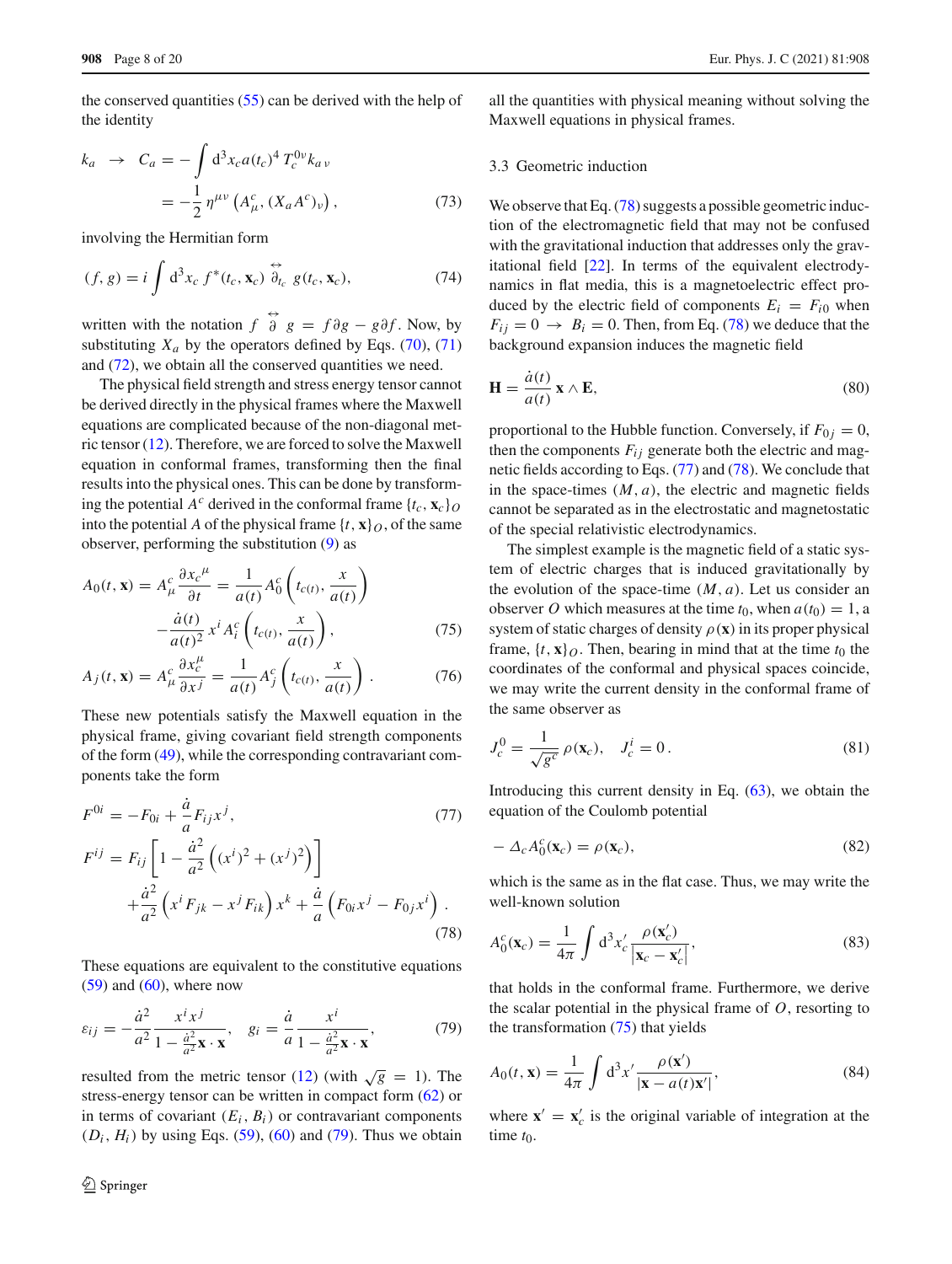The field strength derived from Eqs. [\(77\)](#page-7-1) and [\(78\)](#page-7-1) is then formed by the electric field

$$
\mathbf{E}(t, \mathbf{x}) = -\nabla A_0(t, \mathbf{x}) = \frac{1}{4\pi} \int d^3 x' \rho(\mathbf{x}') \frac{\mathbf{x} - a(t)\mathbf{x}'}{|\mathbf{x} - a(t)\mathbf{x}'|^3},\tag{85}
$$

and the induced magnetic field [\(80\)](#page-7-3) that now reads

$$
\mathbf{H}(t, \mathbf{x}) = -\frac{\dot{a}(t)}{4\pi} \int d^3x' \rho(\mathbf{x}') \frac{\mathbf{x} \wedge \mathbf{x}'}{|\mathbf{x} - a(t)\mathbf{x}'|^3}.
$$
 (86)

The conclusion is that a static system of electric charges in a space-time (*M*, *a*) produces time-dependent electric and magnetic fields simultaneously. In terms of the equivalent electrodynamics in flat media, this is a magnetoelectric effect due to the non-diagonal metric of the physical frames giving rise to a magnetoelectric susceptibility.

#### <span id="page-8-0"></span>**4 Quantum Maxwell field**

The specific feature of the second quantization in general relativity is that for the massive fields on some backgrounds, such as the de Sitter expanding universe, one can define many vacua that may be involved in the mechanisms of the cosmological particle creation [\[23\]](#page-19-6). Fortunately, in the conformal frames of the FLRW space-times, one can take over from special relativity the method of canonical quantization of the Maxwell field, ensuring the uniqueness of the vacuum state. Thus, the first canonical quantization of this field was performed in the co-moving frames with spherical coordinates of the FLRW space-times by using the total angular momen-tum basis [\[3](#page-18-2)]. However, in spatially flat space-times  $(M, a)$ we have the opportunity to use the momentum-helicity basis of the Maxwell field in Coulomb gauge [\[16,](#page-19-0)[17\]](#page-19-1), where the non-physical components of the electromagnetic potential are eliminated naturally without resorting to special artifices such as the Gupta–Blauler one [\[32](#page-19-15)[,33](#page-19-16)]. In this gauge we performed the canonical quantization of the Maxwell field in the de Sitter expanding universe [\[10](#page-18-6)], postulating the commutation relations in the momentum-helicity basis. Here we would like to generalize this procedure to the space-times  $(M, a)$ , outlining the new specific features.

## 4.1 Momentum-helicity basis

In the conformal frame  $\{t_c, \mathbf{x_c}\}\$  of the observer *O*, the potential  $A^c$  in the Coulomb gauge [\(67\)](#page-6-9) is a solutions of Eq. [\(68\)](#page-6-1). Bearing in mind that in the associated physical frame  $\{t, \mathbf{x}\}\$ the space coordinates are no longer homogeneous as in the flat case, we need to specify where and when the solution is created. Therefore, we explicitly introduce the initial condi-

<span id="page-8-3"></span>
$$
A_i^c(x_c - x_{c0}) = A_i^{c(+)}(x_c - x_{c0}) + A_i^{c(-)}(x_c - x_{c0})
$$
  
= 
$$
\int d^3k \sum_{\lambda} \left[ e_i(\mathbf{n}_k, \lambda) \hat{f}_\mathbf{k}(x_c - x_{c0}) \hat{a}(\mathbf{k}, \lambda) + \left[ e_i(\mathbf{n}_k, \lambda) \hat{f}_\mathbf{k}(x_c - x_{c0}) \right]^* \hat{a}^*(\mathbf{k}, \lambda) \right],
$$
 (87)

tions  $x_{c0} = (t_{c0}, \mathbf{x}_{c0})$  in the form of these solutions,

expressed in terms of wave functions in momentum representation,  $\hat{a}$ (**k**,  $\lambda$ ), polarization vectors,  $e_i$ ( $\mathbf{n}_k$ ,  $\lambda$ ), and fundamental solutions,

<span id="page-8-1"></span>
$$
\hat{f}_{\mathbf{k}}(x_c - x_{c0}) = \frac{1}{(2\pi)^{3/2}} \frac{1}{\sqrt{2k}} e^{-ik(t_c - t_{c0}) + i\mathbf{k} \cdot (\mathbf{x}_c - \mathbf{x}_{c0})}, \quad (88)
$$

where  $\mathbf{k} = k \mathbf{n}_k$  is the momentum vector, with  $k = |\mathbf{k}|$ . What is new here is the phase

<span id="page-8-2"></span>
$$
\delta(\mathbf{k}) = kt_{c0} - \mathbf{k} \cdot \mathbf{x}_{c0},\tag{89}
$$

encapsulating the initial condition, which is neglected in the Minkowski space-time because of its homogeneity, i.e. the invariance under time and space translations. We must specify that in the space-times  $(M, a)$ , the initial condition has physical consequences, as we have shown recently in the case of the de Sitter expanding universe [\[12\]](#page-18-8).

Another advantage of explicitly introducing the initial condition is that we can study how the flat limit can be reached correctly. Indeed, by writing the phase of the function [\(88\)](#page-8-1),

$$
-k(t_c - t_{c0}) + \mathbf{k} \cdot (\mathbf{x}_c - \mathbf{x}_{c0})
$$
  
= 
$$
-k \int_{t_0}^t \frac{dt}{a(t)} + \mathbf{k} \cdot \left[ \frac{x}{a(t)} - \frac{x_0}{a(t_0)} \right]
$$
  
= 
$$
\frac{1}{a(t_0)} [-k(t - t_0) + \mathbf{k} \cdot (\mathbf{x} - \mathbf{x}_0)] + \mathcal{O}(\dot{a}(t_0)), \quad (90)
$$

in a neighbourhood of the physical initial condition  $x_0 =$  $(t_0, \mathbf{x}_0)$ , we understand that we may reach the correct flat limit when  $a \to 1$ ,  $\dot{a} \to 0$ ,  $\cdots$  only if the initial time  $t_0$  is chosen such that  $a(t_0) = 1$ . This condition does not restrict the generality, as the scale factor is defined up to the scaling [\(15\)](#page-3-4) for which we can at any time take  $\sigma = a(t_0)$ .

To avoid some difficulties related to the presence of the phase [\(89\)](#page-8-2), it is convenient to redefine

$$
f_{\mathbf{k}}(x_c) = e^{-i\delta(\mathbf{k})} \hat{f}_{\mathbf{k}}(x_c - x_{c0})
$$
  
= 
$$
\frac{1}{(2\pi)^{3/2}} \frac{1}{\sqrt{2k}} e^{-ikt_c + i\mathbf{k} \cdot \mathbf{x}_c},
$$
(91)

$$
a(\mathbf{k}, \lambda) = e^{i\delta(\mathbf{k})}\hat{a}(\mathbf{k}, \lambda),\tag{92}
$$

by substituting  $\hat{f}_k(x_c)\hat{a}(\mathbf{k},\lambda) = f_k(x_c)a(\mathbf{k},\lambda)$  in Eq. [\(87\)](#page-8-3) and denoting simply  $A^c(x_c - x_{c0}) = A^c(x_c)$ .

The functions  $f_{\bf k}(x)$  are assumed to be of positive frequencies, while those of negative frequencies are  $f_{\bf k}(x)^*$ . These solutions satisfy the orthonormalization relations [\[10\]](#page-18-6)

<span id="page-8-4"></span>
$$
(f_{\mathbf{k}}, f_{\mathbf{k'}}) = -\left(f_{\mathbf{k}}^*, f_{\mathbf{k'}}^*\right) = \delta^3(\mathbf{k} - \mathbf{k'}),
$$
\n(93)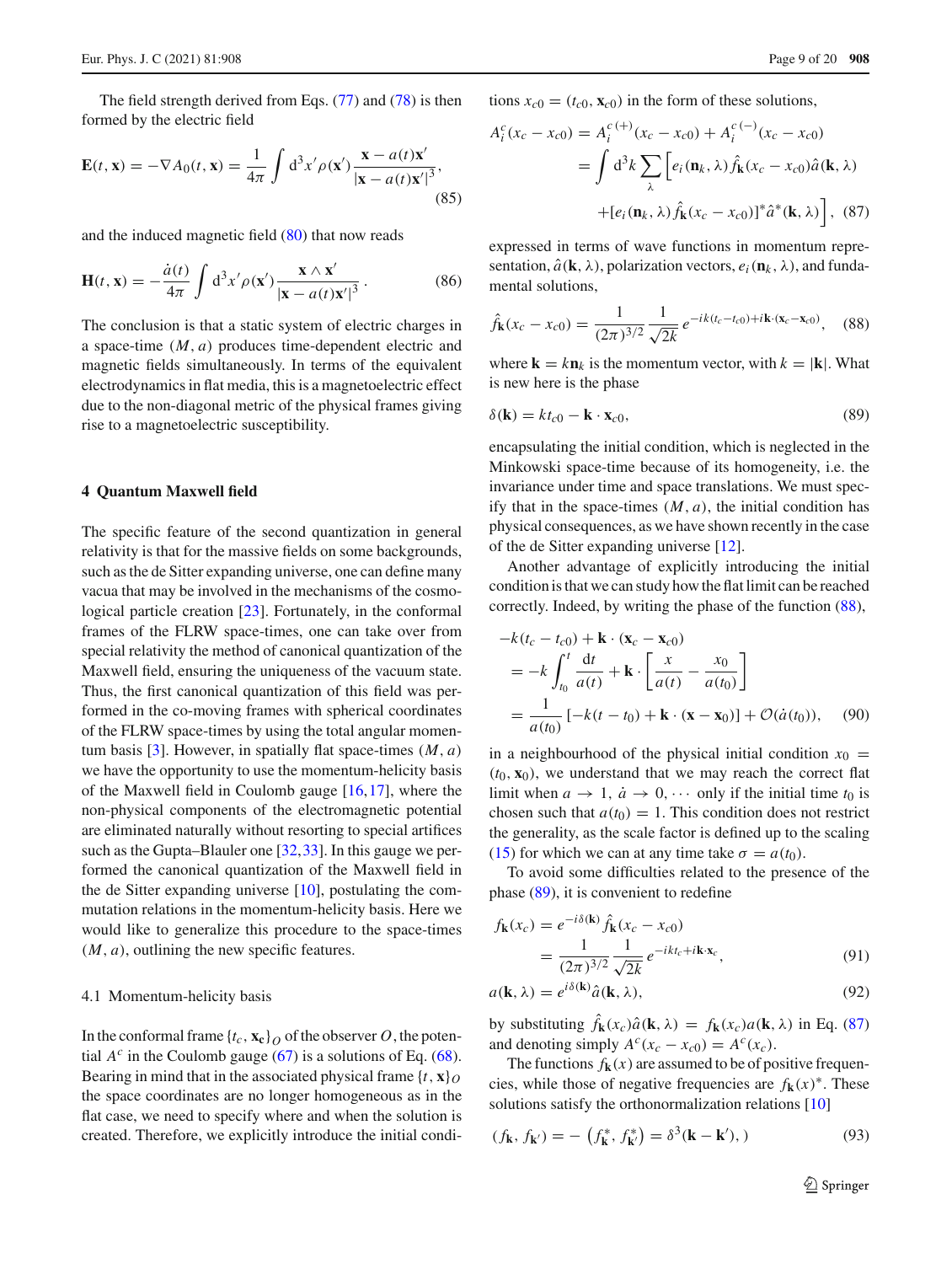$$
(f_{\mathbf{k}}, f_{\mathbf{k}'}^*) = 0,\t(94)
$$

and the completeness condition

$$
i \int d^3k f_{\mathbf{k}}^*(t_c, \mathbf{x}_c) \stackrel{\leftrightarrow}{\partial}_{t_c} f_{\mathbf{k}}(t_c, \mathbf{x}') = \delta^3(\mathbf{x}_c - \mathbf{x}'_c)
$$
 (95)

with respect to the Hermitian form  $(74)$ .

The polarization vectors  $\mathbf{e}(\mathbf{n}_k, \lambda)$  in the Coulomb gauge must be orthogonal to the momentum direction,

$$
\mathbf{k} \cdot \mathbf{e}(\mathbf{n}_k, \lambda) = 0,\tag{96}
$$

for any polarization  $\lambda = \pm 1$ . We remind the reader that the polarization can be defined in different manners independent of the form of the scalar solutions *f***k**. In general, the polarization vectors have c-number components which must satisfy  $[17]$  $[17]$ 

<span id="page-9-0"></span>
$$
\mathbf{e}(\mathbf{n}_k, \lambda) \cdot \mathbf{e}(\mathbf{n}_k, \lambda')^* = \delta_{\lambda \lambda'}, \tag{97}
$$

$$
\sum_{\lambda} e_i(\mathbf{n}_k, \lambda) e_j(\mathbf{n}_k, \lambda)^* = \delta_{ij} - \frac{k^i k^j}{k^2}.
$$
 (98)

In general, we consider the *circular* polarization for which the supplementary conditions  $\mathbf{e}(\mathbf{n}_k, \lambda)^* \wedge \mathbf{e}(\mathbf{n}_k, \lambda) = i\lambda \mathbf{n}_k$ and  $i\mathbf{n}_k \wedge \mathbf{e}(\mathbf{n}_k, \lambda) = \lambda \mathbf{e}(\mathbf{n}_k, \lambda)$  are fulfilled.

We thus obtained the mode expansion of the electromagnetic potential in terms of transverse plane waves of given momentum and helicity that form the momentum-helicity basis. The functions

$$
w_{i(\mathbf{k},\lambda)} = e_i(\mathbf{n}_k,\lambda) f_{\mathbf{k}} \tag{99}
$$

are of positive frequencies, while those of negative frequencies are their complex conjugated,  $w_{i(k,\lambda)}^*$ .

#### 4.2 Quantization and propagators

The Coulomb gauge in the conformal frame considered above is just the framework we need for performing the quantization in a canonical manner as in special relativity [\[10](#page-18-6)]. We assume that the potential [\(87\)](#page-8-3) and the wave functions *a* become field operators,  $A^c \rightarrow \mathcal{A}^c = (\mathcal{A}^c)^{\dagger}, a \rightarrow \mathfrak{a}$  and  $a^* \to \mathfrak{a}^\dagger$ . As in the flat case, we postulate the commutation relations in the momentum representation from which the non-vanishing ones are [\[10\]](#page-18-6)

$$
[\mathfrak{a}(\mathbf{k},\lambda),\mathfrak{a}^\dagger(\mathbf{k}',\lambda')] = \delta_{\lambda\lambda'}\delta^3(\mathbf{k}-\mathbf{k}'). \tag{100}
$$

Then we verify that the field  $A<sup>c</sup>$  is quantized according to the *canonical* rule

$$
\begin{bmatrix} \mathcal{A}_i^c(t_c, \mathbf{x}_c), \pi_c^j(t_c, \mathbf{x}_c') \end{bmatrix} = \begin{bmatrix} \mathcal{A}_i^c(t_c, \mathbf{x}_c), \partial_{t_c} \mathcal{A}_j^c(t_c, \mathbf{x}_c') \end{bmatrix}
$$

$$
= i \delta_{ij}^{tr} (\mathbf{x}_c - \mathbf{x}_c'), \qquad (101)
$$

where the operator

$$
\pi_c^j = \sqrt{g} \frac{\delta \mathcal{L}(\mathcal{A}^c)}{\delta (\partial_{t_c} \mathcal{A}^c_j)} = \partial_{t_c} \mathcal{A}^c_j \tag{102}
$$

is the momentum density in the Coulomb gauge, while

$$
\delta_{ij}^{tr}(\mathbf{x}_c) = \frac{1}{(2\pi)^3} \int d^3q \left(\delta_{ij} - \frac{q^iq^j}{q^2}\right) e^{i\mathbf{q}\cdot\mathbf{x}_c}
$$
(103)

is the well-known transverse  $\delta$ -function [\[17\]](#page-19-1) arising from Eq. [\(98\)](#page-9-0). Under such circumstances, we may assume that there exists a unique vacuum state  $|0\rangle$  of the Fock space such that

$$
\mathfrak{a}(\mathbf{k},\lambda)|0\rangle = 0, \quad \langle 0|\,\mathfrak{a}^\dagger(\mathbf{k},\lambda) = 0. \tag{104}
$$

The sectors with a given number of particles have to be constructed using the standard methods, thereby obtaining the generalized momentum-helicity basis.

In conformal frames, we may look for the Green functions related to the partial commutator functions (of positive or negative frequencies) defined as

$$
D_{ij}^{c\,(\pm)}(x_c - x_c') = -i[\mathcal{A}_i^{c\,(\pm)}(x), \mathcal{A}_j^{c\,(\pm)}(x')] \tag{105}
$$

while the total one reads  $D_{ij}^c = D_{ij}^{c(+)} + D_{ij}^{c(-)}$ . These functions are solutions of the field equation in both sets of variables and obey  $[D_{ij}^{c(+)}]^* = D_{ij}^{c(+)}$  such that  $D_{ij}^c$  results in a real function. Thus it is enough to focus only on the functions of positive frequencies [\[10](#page-18-6)],

$$
i D_{ij}^{c(+)}(x_c - x_c') = \int d^3k f_{\mathbf{k}}(x_c) f_{\mathbf{k}}(x_c')^* \left(\delta_{ij} - \frac{k^i k^j}{k^2}\right)
$$
  
= 
$$
\frac{1}{(2\pi)^3} \int \frac{d^3k}{2k} \left(\delta_{ij} - \frac{k^i k^j}{k^2}\right) e^{i\mathbf{k} \cdot (\mathbf{x}_c - \mathbf{x}_c') - i k (t_c - t_c')}.
$$
(106)

which have the same form and properties as in the flat case. For example, at equal time we have

<span id="page-9-2"></span>
$$
\partial_{t_c} D_{ij}^{c\,(+)}(t_c - t_c', \mathbf{x}_c - \mathbf{x}_c') \Big|_{t_c'=t_c} = -\frac{1}{2} \delta_{ij}^{tr}(\mathbf{x}_c - \mathbf{x}_c') \,. \tag{107}
$$

Using the above functions defined in conformal frames, we can construct different *transverse* Green functions,  $G_{ij}^c(x) = G_{ji}^c(x)$ , which are solutions of the Green equation,

<span id="page-9-1"></span>
$$
\left(\partial_{t_c}^2 - \Delta_c\right) G_{ij}^c (x_c - x_c') = -\delta (t_c - t_c') \delta_{ij}^{tr} (\mathbf{x}_c - \mathbf{x}_c') , (108)
$$

and satisfy  $\partial_{x_c^i} G_{j}^{ci}(x_c) = 0$ . Of special interest are the retarded (R), advanced (A) and Feynman (F) propagators defined as [\[10](#page-18-6)]

$$
D_{ij}^{cR}(x_c - x'_c) = \theta(t_c - t'_c)D_{ij}^c(x_c - x'_c),
$$
 (109)

$$
D_{ij}^{cA}(x_c - x_c') = -\theta(t_c' - t_c)D_{ij}^c(x_c - x_c'),
$$
  
\n
$$
D_{ij}^{cF}(x_c - x_c') = -i \langle 0|T[\mathcal{A}_i^c(x_c)\mathcal{A}_j^c(x_c')]|0\rangle
$$
\n(110)

$$
= \theta(t_c - t'_c)D_{ij}^{c(+)}(x_c - x'_c) - \theta(t'_c - t_c)D_{ij}^{c(-)}(x_c - x'_c).
$$
\n(111)

It is not difficult to verify that all these functions satisfy Eq. [\(108\)](#page-9-1) if we use the identity  $\partial_t^2[\theta(t)f(t)] = \delta(t)\partial_t f(t)$  and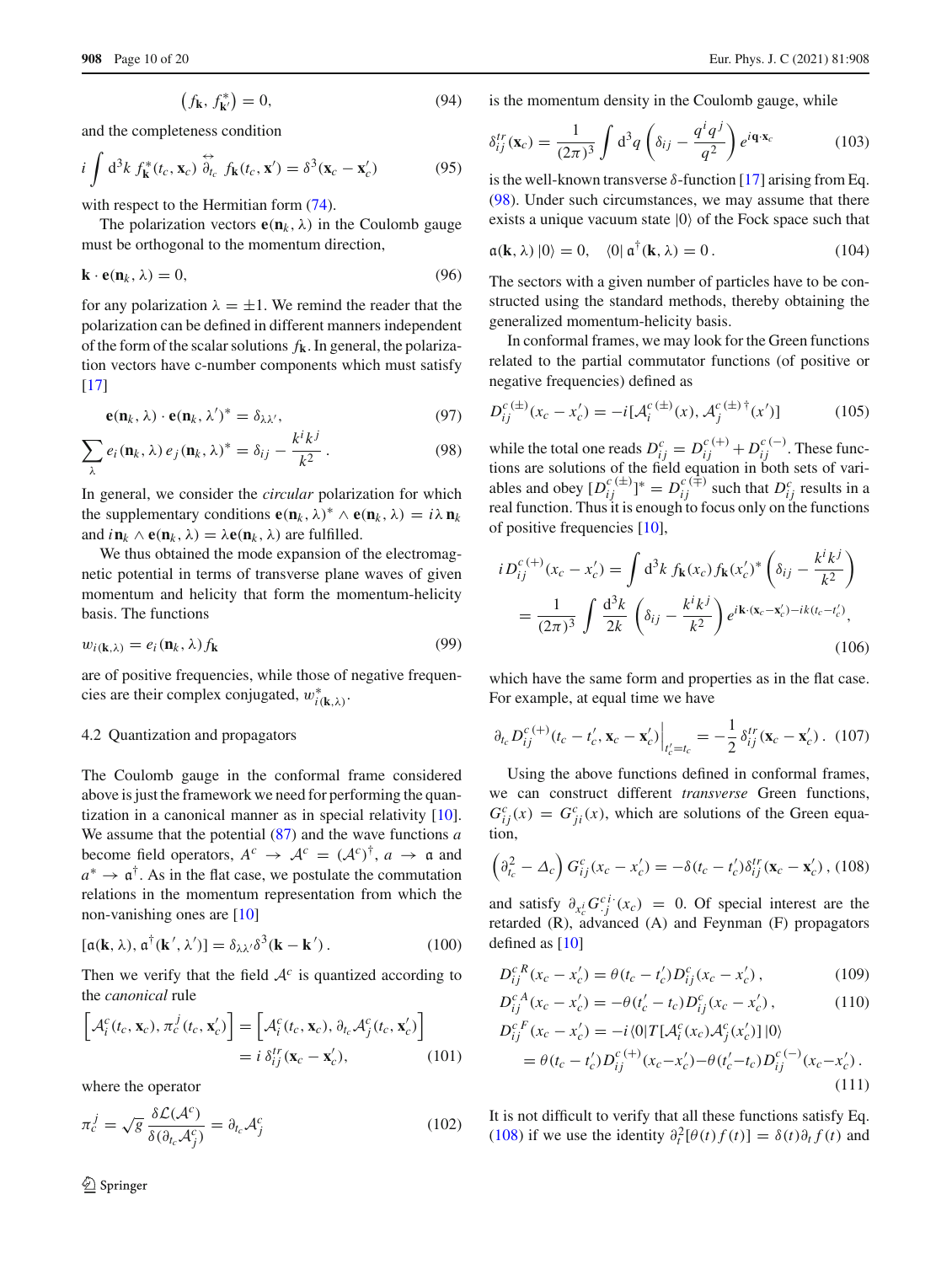Eq. [\(107\)](#page-9-2). We conclude that the quantization procedure in conformal frames is similar to that applied in special relativity. The resulting Green functions depend only on four variables, for which we may use the Fourier integral representation in the complex  $k^0$ -plane as in the usual QED in the Minkowski space-time.

However, these properties do not hold in the physical frames where the commutator and Green functions are no longer functions of the differences between the coordinates of the two points, depending on these coordinates separately. For example, according to Eqs. [\(75\)](#page-7-2) and [\(76\)](#page-7-2), the commutator functions

$$
D_{ij}^{(\pm)}(x, x') = -i[\mathcal{A}_i^{(\pm)}(x), \mathcal{A}_j^{(\pm)}{}^{\dagger}(x')] \tag{112}
$$

take the form

$$
D_{00}(x, x') = \frac{\dot{a}(t)\dot{a}(t')}{a(t)^2 a(t')^2} x^i x^j D_{ij}^c(x, x'), \qquad (113)
$$

$$
D_{0j}(x, x') = -\frac{\dot{a}(t)}{a(t)^2 a(t')} x^i D_{ij}^c(x, x'), \qquad (114)
$$

$$
D_{j0}(x, x') = -\frac{\dot{a}(t')}{a(t)a(t')^2} x^i D_{ji}^c(x, x'), \qquad (115)
$$

$$
D_{ij}(x, x') = \frac{1}{a(t)^2 a(t')^2} D_{ij}^c(x, x'),
$$
\n(116)

which hold for any function  $D_{ij}^{c}$ <sup>( $\pm$ )</sup> or  $D_{ij}^{c}$  defined above, in which we substitute the physical coordinates as

$$
D_{ij}^{c}(x, x') = D_{ij}^{c}\left(t_c(t) - t_c(t'), \frac{x}{a(t)} - \frac{x'}{a(t')}\right). \tag{117}
$$

These functions give rise to Green functions which do not have Fourier integral representations. Therefore, for calculating Feynman diagrams, we have to use the simpler formalism in conformal frames, resorting to the physical ones only for interpreting the final results.

#### 4.3 One-particle operators

After quantization, we can define the one-particle operators corresponding to the Killing vectors generating the conserved quantities  $(55)$ . The constants  $C_a$  become the one-particle operators,

<span id="page-10-3"></span>
$$
\mathcal{X}_a = \frac{1}{2} \delta_{ij} : \left( \mathcal{A}_i^c, (X_a \mathcal{A}_j^c) \right) : \quad \forall X_a \in e(3), \tag{118}
$$

calculated respecting the normal ordering of the operator products [\[16](#page-19-0)[,17](#page-19-1)]. These operators have the usual algebraic properties

$$
\left[\mathcal{X}_a, \mathcal{A}_i^c(x_c)\right] = -(X_a \mathcal{A}^c)_i(x_c),\tag{119}
$$

$$
[\mathcal{X}_a, \mathcal{X}_{a'}] = \frac{1}{2} \delta_{ij} : (\mathcal{A}_i^c, ([X_a, X_{a'}]\mathcal{A}^c)_j), \tag{120}
$$

resulting from their definitions under the canonical quantization adopted here.

The principal conserved one-particle operators are the components of momentum operator,

<span id="page-10-1"></span>
$$
\mathcal{P}^l = \frac{1}{2} \delta_{ij} : \left( \mathcal{A}^c_i, (\hat{P}^l \mathcal{A}^c)_j \right) : = \int d^3k \, k^l \sum_{\lambda} \mathfrak{a}^\dagger(\mathbf{k}, \lambda) \mathfrak{a}(\mathbf{k}, \lambda), \tag{121}
$$

and the Pauli–Lubanski operator,

$$
\mathcal{W} = \frac{1}{2} \delta_{ij} : \left( \mathcal{A}_i^c, (\hat{W} \mathcal{A}^c)_j \right) : = \int d^3k \, k \sum_{\lambda} \lambda \, \mathfrak{a}^\dagger(\mathbf{k}, \lambda) \mathfrak{a}(\mathbf{k}, \lambda), \tag{122}
$$

which form the complete system of commuting operators {*Pi* , *W*} determining the momentum-helicity basis of the Fock space. The components of the total angular momentum,  $J_i$ , have more complicated mode expansions that we do not present here, since these are not involved in the applications we discuss below.

Other conserved one-particle operators can be defined giving their mode expansion directly as in the simplest case of the operator of number of particles,

$$
\mathcal{N} = \int d^3k \sum_{\lambda} \mathfrak{a}^\dagger(\mathbf{k}, \lambda) \mathfrak{a}(\mathbf{k}, \lambda), \qquad (123)
$$

or the conserved scalar momentum

<span id="page-10-0"></span>
$$
\mathcal{P} = \int d^3k \, k \sum_{\lambda} \mathfrak{a}^\dagger(\mathbf{k}, \lambda) \mathfrak{a}(\mathbf{k}, \lambda), \tag{124}
$$

which commute with  $P^i$ ,  $\mathcal{J}_i$  and  $\mathcal{W}$ .

The conserved one-particle operators derived above are independent on the frame we use such that we have the opportunity to derive them in the conformal frame where the calculations are simpler. However, other observables that may depend on time and space coordinates must be considered only in the associated physical frame. For example, Eqs. [\(75\)](#page-7-2) and [\(76\)](#page-7-2) help us to derive the field operators  $A_\mu$  giving the field strength operators

$$
\mathcal{F}^{\alpha\beta} = \mathcal{F}^{\alpha\beta}{}^{\dagger} = g^{\alpha\mu}g^{\beta\nu}\left(\partial_{\mu}\mathcal{A}_{\nu} - \partial_{\nu}\mathcal{A}_{\mu}\right),\tag{125}
$$

and of the conserved stress-energy operator

<span id="page-10-2"></span>
$$
\mathcal{T}^{\mu\nu} =: \mathcal{F}^{\mu}_{\alpha} \mathcal{F}^{\alpha\nu} + \frac{1}{4} g^{\mu\nu} \mathcal{F}^{\alpha\beta} \mathcal{F}_{\alpha\beta}, \qquad (126)
$$

which must be calculated respecting the normal ordering of operator products [\[16\]](#page-19-0). All these operators are now physical observables for which we can derive the expectation values and dispersions in concrete applications.

We now have the field and one-particle operators we need for building our quantum theory, but some important operators are missing, such as for example the energy operator. This is because the energy is not conserved in the manifolds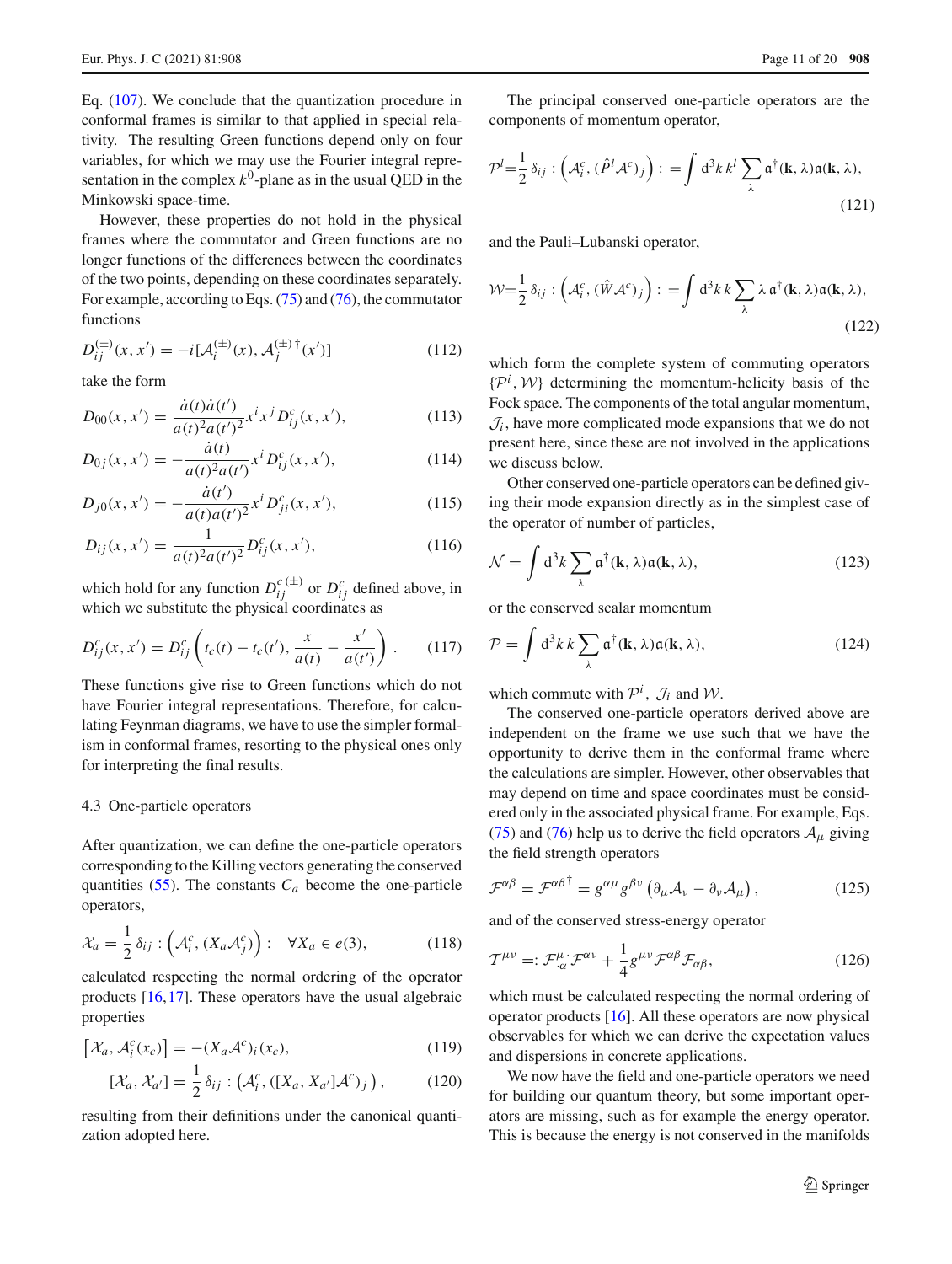(*M*, *a*) apart from the particular case of the de Sitter expanding universe [\[12](#page-18-8)]. Under such circumstances, the solution is to introduce an ad hoc energy operator based only on the correspondence principle applied to the energy [\(29\)](#page-4-0) and peculiar momentum  $(32)$ . We thus define the time-dependent energy,  $H(t)$ , and peculiar momentum,  $K^{i}(t)$ , operators as

$$
\mathcal{H}(t) = \frac{1}{a(t)} \mathcal{P},\tag{127}
$$

$$
\mathcal{K}^i(t) = \frac{1}{a(t)} \mathcal{P}^i,\tag{128}
$$

where  $P$  and  $P^i$  are the conserved one-particle operators defined by Eqs. [\(124\)](#page-10-0) and [\(121\)](#page-10-1), respectively. A difficult task could be to relate this energy operator to the components of the stress-energy operator [\(126\)](#page-10-2) and a suitable vector field *V* such that

$$
\mathcal{H}(t) = -\int \mathrm{d}^3 x \mathcal{T}(x)^{0\nu} V_{\nu}(x) \,. \tag{129}
$$

Note that in the case of the de Sitter space-time, the operator  $H(t)$  is different from that of conserved energy,  $H_{dS}$ , which does not commute with  $P$  and  $P^i$ . These two energy operators coincide,  $H(t_0) = H_d s$ , only in the observer's origin at the time  $t_0$  when  $a(t_0) = 1$  [\[12\]](#page-18-8).

## <span id="page-11-0"></span>**5 Propagation**

We now have all the elements we need to study the propagation of the photons in the space-times  $(M, a)$ , where we revisit the problem of two observers, presented in Sec. [\(2.3\)](#page-4-5), to analyse how a quantum beam can be prepared by the observer  $O'$  and then detected by  $O$ . As we proceeded in the de Sitter case  $[13]$  $[13]$ , we start our study in the conformal frames of these observers,  $\{t'_c, \mathbf{x}'_c\}_{O'}$  and  $\{t_c, \mathbf{x}_c\}_{O}$ , respectively, where the calculations are simpler, but finally we analyse how the detected photon is measured by *O* in its physical frame  $\{t, \mathbf{x}\}\$ o. We simplify the geometry by choosing the space axes of these frames parallel to the orthonormal frame  ${\bf e}_1, {\bf e}_2, {\bf e}_3$  such that  ${\bf n} = {\bf e}_3$  gives the direction  $O/O$ .

# 5.1 Prepared wave packet

Following the method of Ref. [\[12](#page-18-8)], we consider the simple model of the one-particle wave packet produced by the oneparticle states,

$$
|\alpha\rangle = \int d^3k \sum_{\lambda} \alpha_{\lambda}(\mathbf{k}) \, \mathfrak{a}^\dagger(\mathbf{k}, \lambda) |0\rangle \tag{130}
$$

defined by the square integrable functions in momentum representation  $\alpha_{\lambda}(\mathbf{k})$  which must satisfy the normalization condition

$$
\langle \alpha | \alpha \rangle = \int d^3k \sum_{\lambda} |\alpha_{\lambda}(\mathbf{k})|^2 = 1. \tag{131}
$$

Bearing in mind the dependence of the plane waves on the initial conditions, we chose functions of the form

<span id="page-11-2"></span>
$$
\alpha_{\lambda}(\mathbf{k}) = e^{i\delta(\mathbf{k})}\hat{\alpha}_{\lambda}(\mathbf{k}),\tag{132}
$$

where  $\delta(\mathbf{k})$  is the phase [\(89\)](#page-8-2) while  $\hat{\alpha}_{\lambda} = \hat{\alpha}_{\lambda}^{*}$  are real-valued functions. The corresponding 'wave functions' in Coulomb gauge

$$
A_i^c(x_c) = \langle 0 | \mathcal{A}_i^c(x_c) | \alpha \rangle = \int d^3k \sum_{\lambda} e_i(\mathbf{n}_k, \lambda) f_{\mathbf{k}}(x_c) \alpha_{\lambda}(\mathbf{k})
$$
\n(133)

define the normalized wave packets whose norm,

$$
||Ac||2 = \delta_{ij} \left( A_i^c, A_j^c \right) = \int d^3k \sum_{\lambda} |\alpha_{\lambda}(\mathbf{k})|^2 = 1, \quad (134)
$$

results from Eqs. [\(93\)](#page-8-4) and [\(94\)](#page-8-4). Note that the components  $A_i^c$ are now complex-valued functions which have to be manipulated carefully in order to lead to real-valued physical quantities.

Another advantage of this model is that the expectation values in the state  $|\alpha\rangle$  of the operators having the form [\(118\)](#page-10-3) can be calculated simply by using the identity

<span id="page-11-1"></span>
$$
\langle \alpha | \mathcal{X} | \alpha \rangle = \delta_{ij} \left( A_i^c, X A_j^c \right) . \tag{135}
$$

For the other operators which do not have this form, such as for example  $N$  and  $P$ , we have to use the algebra of the field operators. Thus we obtain the following expectation values for the operators which are diagonal in the momentumhelicity basis,

<span id="page-11-3"></span>
$$
\langle \alpha | (\mathcal{P}^i)^n | \alpha \rangle = \delta_{ij} \left( A_i^c, (\hat{P}^i)^n A_j^c \right)
$$

$$
= \int d^3k (k^i)^n \sum_{\lambda} \hat{\alpha}_{\lambda} (\mathbf{k})^2, \tag{136}
$$

$$
\langle \alpha | \mathcal{W}^n | \alpha \rangle = \delta_{ij} \left( A_i^c, \hat{W}^n A_j^c \right)
$$
  
= 
$$
\int d^3 k \sum_{\lambda} \lambda^n \hat{\alpha}_{\lambda}(\mathbf{k})^2,
$$
 (137)

while for the energy operator we directly calculate

<span id="page-11-4"></span>
$$
\langle \alpha | \mathcal{H}(t)^n | \alpha \rangle = \frac{1}{a(t)^n} \int d^3k \, k^n \sum_{\lambda} \hat{\alpha}_{\lambda}(\mathbf{k})^2 \,. \tag{138}
$$

All these expressions will help us to derive the expectation values [\(135\)](#page-11-1) and the dispersions of the principal observables, *X*, according to the well-known rule [\[15\]](#page-18-11)

<span id="page-11-5"></span>
$$
dispX = \Delta X^2 = \langle \alpha | \mathcal{X}^2 | \alpha \rangle - \langle \alpha | \mathcal{X} | \alpha \rangle^2, \tag{139}
$$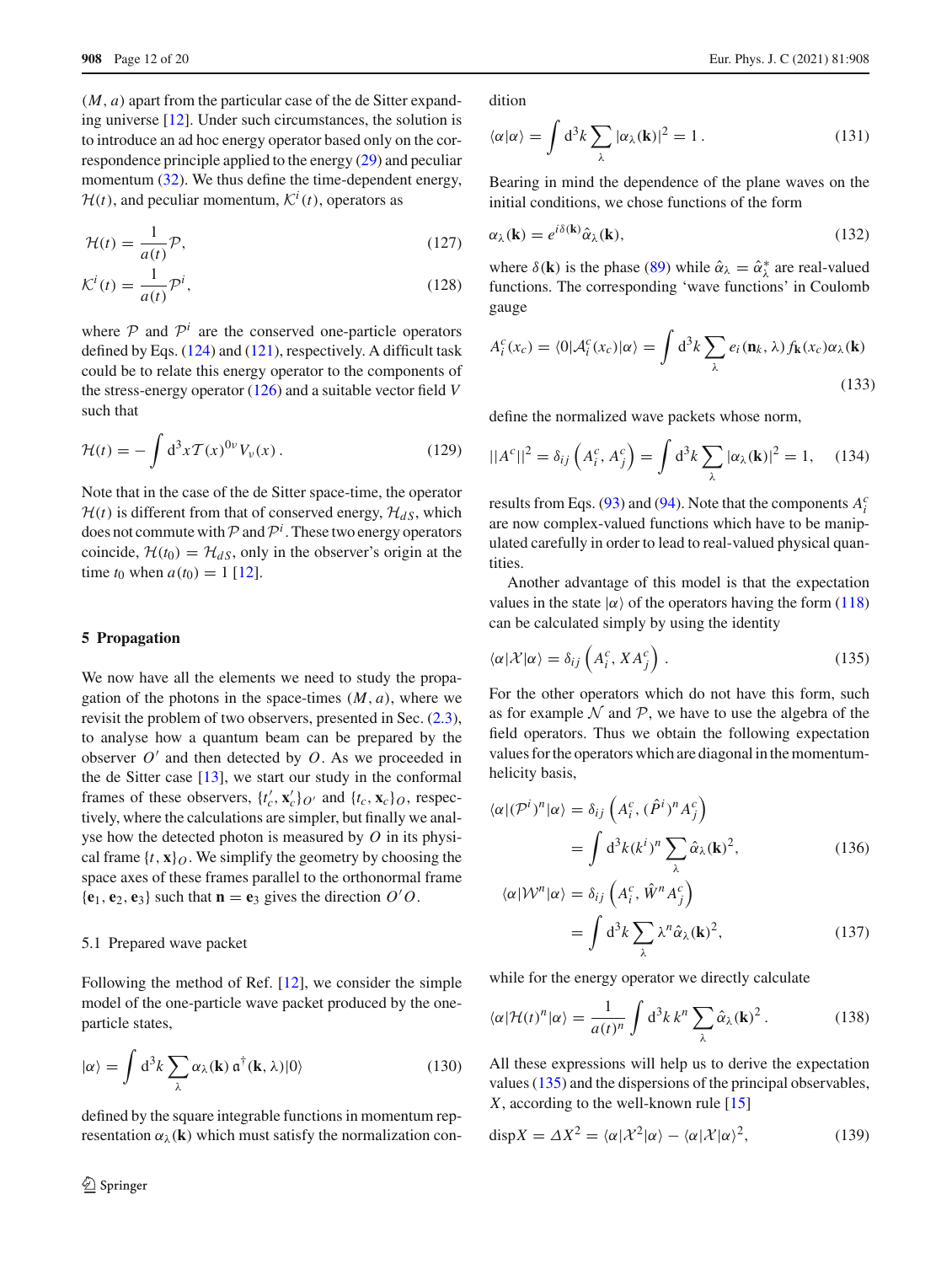that will be used in evaluating the accuracy of the measurements.

We now assume that the observer *O'* prepares the state  $|\alpha\rangle$ in its proper co-moving frame  $\{t_c, \mathbf{x}'_c\}_{O'}$  at the initial time

$$
t_0 \to t_{c0} = t_c(t_0), \tag{140}
$$

when  $a(t_0) = 1$ , and consequently the conformal and physical space coordinates coincide. Then the principal parameters measured by  $O'$  are the expectation values of energy,  $E'$ , momentum components,  $P^{\prime i}$ , and polarization,  $W'$ . These quantities can be calculated by using the above identities, taking into account that now the packet is defined in  $O'$  by the functions  $(132)$  with the phase

$$
\mathbf{x}'_{c0} = 0 \ \to \ \delta'(\mathbf{k}) = kt_{c0} \,. \tag{141}
$$

Therefore, we may write the prepared wave packet as

<span id="page-12-1"></span>
$$
A_i^{c'}(x_c) = \frac{1}{(2\pi)^{3/2}} \int \frac{\mathrm{d}^3 k}{\sqrt{2k}} e^{-ik(t_c - t_{c0}) + i\mathbf{k} \cdot \mathbf{x}_c} \sum_{\lambda} e_i(\mathbf{n}_k, \lambda) \hat{\alpha}_{\lambda}(\mathbf{k}) \,. \tag{142}
$$

The expectation value of the energy is  $E' = P'$ , since  $a(t_0) =$ 1, while the expectation values of the other observables have to be calculated by using Eqs.  $(136)$ ,  $(137)$  and  $(138)$  for  $n = 1$ . The dispersions can be derived by using the same identities (with  $n=2$ ) and the definition [\(139\)](#page-11-5). We observe that in the conformal frame of  $O'$ , all these expectation values and dispersions have the same forms as in Minkowski spacetime.

In applications, it is convenient to introduce the polarization angle  $\sigma(\mathbf{k})$  substituting

<span id="page-12-2"></span>
$$
\hat{\alpha}_{\lambda=1}(\mathbf{k}) = \hat{\alpha}(\mathbf{k}) \cos \sigma(\mathbf{n}_k), \tag{143}
$$

$$
\hat{\alpha}_{\lambda=-1}(\mathbf{k}) = \hat{\alpha}(\mathbf{k}) \sin \sigma(\mathbf{n}_k), \tag{144}
$$

since then we can use identities as

$$
\sum_{\lambda} \hat{\alpha}_{\lambda}(\mathbf{k})^2 = \hat{\alpha}(\mathbf{k})^2,
$$
  

$$
\sum_{\lambda} \lambda \hat{\alpha}_{\lambda}(\mathbf{k})^2 = \hat{\alpha}(\mathbf{k})^2 \cos 2\sigma(\mathbf{n}_k),
$$
  
... (145)

taking into account that the new real-valued function  $\hat{\alpha}(\mathbf{k})$  is normalized,

$$
\int d^3k \,\hat{\alpha}(\mathbf{k})^2 = 1. \tag{146}
$$

Thus we can say that any wave packet is determined by two scalar functions  $\hat{\alpha}(\mathbf{k})$  and  $\sigma(\mathbf{n}_k)$ .

In general, when  $\hat{\alpha}(\mathbf{k})$  is an arbitrary function of **k**, we say that the packet is anisotropic. In the special case when this function has spherical symmetry,  $\hat{\alpha}(\mathbf{k}) = \hat{\alpha}(k)$ , we have an isotropic packet for which it is convenient to use the spherical coordinates in momentum space,  $(k, \theta, \phi)$ , corresponding to

the Cartesian ones,  $(k^1, k^2, k^3)$ . The principal property of the isotropic packets is that the expectation values of the momentum components vanish such that the only relevant quantity remains the *radial* momentum, whose expectation value reads

$$
P' = E' = 4\pi \int_0^\infty dk \, k^3 \hat{\alpha}(k)^2 \,. \tag{147}
$$

Note that  $P'$  may not be confused with the norm of the vector formed by the expectation values of the momentum components,  $(P'^1, P'^2, P'^3)$ , as in the isotropic case these vanish. In this approach, the polarization remains arbitrary,  $\sigma(\mathbf{n}_k) = \sigma(\theta, \phi)$ , such that

$$
W' = \frac{1}{4\pi} \int_{S^2} d\Omega \cos 2\sigma(\theta, \phi), \qquad (148)
$$

where  $d\Omega = d(\cos \theta) d\phi$  is the measure on the sphere  $S^2$ .

#### 5.2 Detected wave packet

Once the wave packet is prepared, this evolves causally until an ideal apparatus measures some of its parameters. In what follows we consider a similar experiment as in Ref. [\[12](#page-18-8)], assuming that the apparatus selects only the momenta included in a desired domain  $\Delta \subset \mathbb{R}^3_k$ . For this setting, we must use a suitable projection operator  $\Lambda_{\Delta} = \Lambda_{\Delta}^{\dagger}$  (satisfying  $\Lambda_{\Delta}^2 = \Lambda_{\Delta}$ ) that can be represented as

$$
\Lambda_{\Delta} = |0\rangle\langle 0| + \int_{\Delta} d^{3}k \sum_{\lambda} \mathfrak{a}^{\dagger}(\mathbf{k}, \lambda) |0\rangle\langle 0| \mathfrak{a}(\mathbf{k}, \lambda) + \cdots,
$$
\n(149)

where the integral is restricted to the domain  $\Delta$ . During the experiment, this operator filters only the momenta  $\mathbf{k} \in \Delta$ , transforming the state of the system as  $|\alpha\rangle \rightarrow \Lambda_{\Delta} |\alpha\rangle$  and giving the new wave packet

<span id="page-12-0"></span>
$$
\langle 0 | \Lambda_{\Delta} \mathcal{A}_i^c(x_c) | \alpha \rangle = \int_{\Delta} d^3k \sum_{\lambda} e_i(\mathbf{n}_k, \lambda) f_{\mathbf{k}}(x_c) \alpha_{\lambda}(\mathbf{k}) \, . (150)
$$

In general, the new state  $\Lambda_{\Delta}|\alpha\rangle$  is no longer normalized, such that we must redefine the expectation value  $\langle X \rangle$  of a one-particle operator  $\mathcal X$  as [\[15](#page-18-11)]

$$
\langle \mathcal{X} \rangle = \frac{\langle \alpha | \Lambda_{\Delta} \mathcal{X} | \alpha \rangle}{\langle \alpha | \Lambda_{\Delta} | \alpha \rangle},\tag{151}
$$

taking into account that our one-particle operators commute with  $\Lambda_{\Delta}$ . The quantity

$$
\langle \alpha | \Lambda_{\Delta} | \alpha \rangle = \int_{\Delta} d^3 k \sum_{\lambda} |\alpha_{\lambda}(\mathbf{k})|^2 \le 1,
$$
 (152)

gives the probability  $P_{\Delta} = |\langle \alpha | \Lambda_{\Delta} | \alpha \rangle|^2$  of measuring any momentum  $\mathbf{k} \in \Delta$ . Obviously, when we can measure the whole continuous spectrum,  $\Delta = \mathbb{R}^3_k$ , then  $\Lambda_\Delta \to \mathbf{1}, P_\Delta = 1$ and  $\langle \mathcal{X} \rangle = \langle \alpha | \mathcal{X} | \alpha \rangle$ .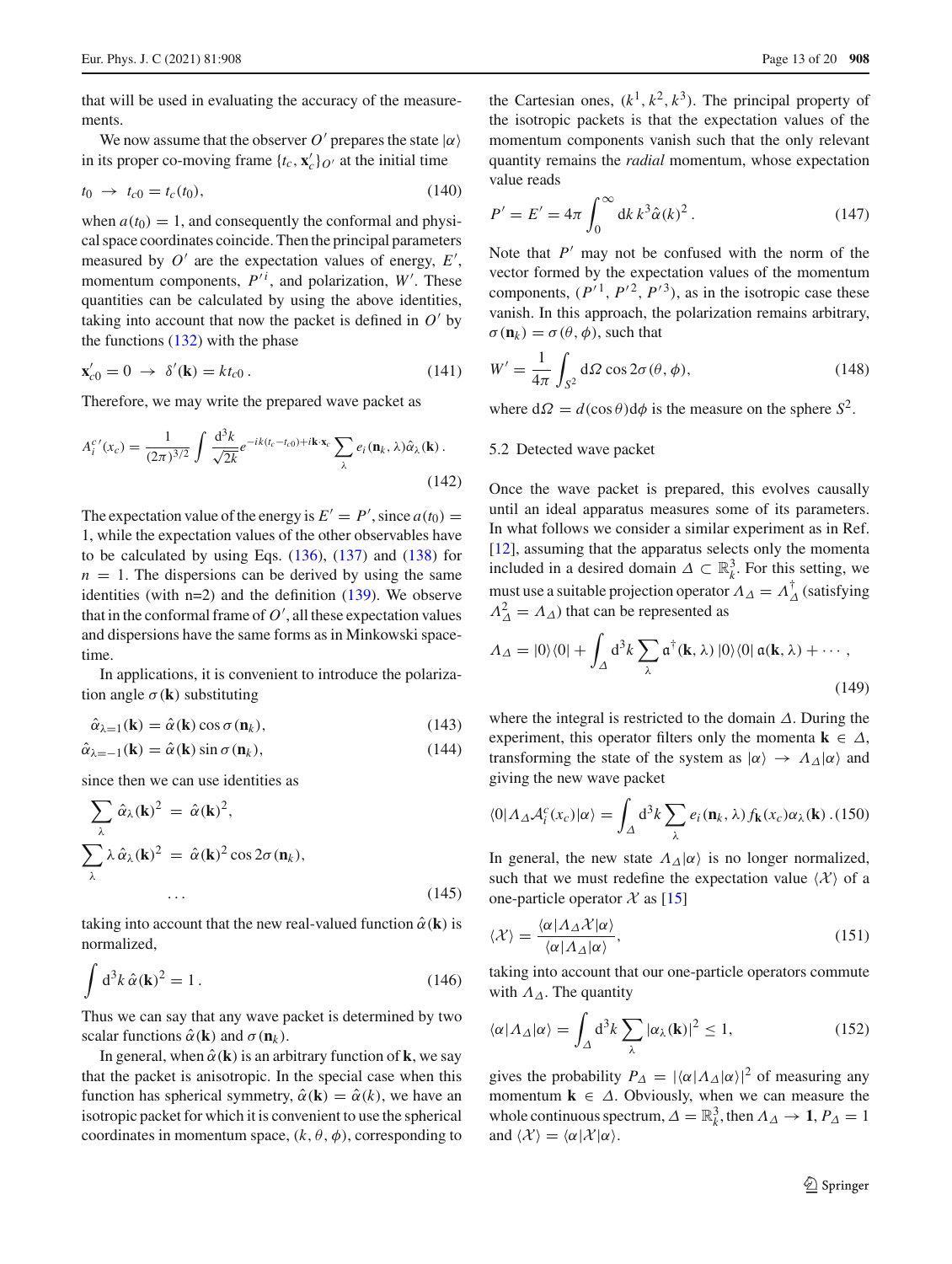The detector of *O* must select only the photons coming from the source  $O'$  whose momenta are parallel to  $e_3$ . This means that the domain of momenta measured by *O* is [\[12](#page-18-8)]

$$
\Delta = \left\{ \mathbf{k} \mid -\frac{\Delta k}{2} \le k^1 \le \frac{\Delta k}{2}, \ -\frac{\Delta k}{2} \le k^2 \le \frac{\Delta k}{2}, \ k^3 > 0 \right\} \tag{153}
$$

where  $\Delta k$  is a small quantity. Then we may evaluate the integrals over  $\Delta$  as

$$
\int_{\Delta} d^{3}k F(\mathbf{k}) = \int_{-\frac{\Delta k}{2}}^{\frac{\Delta k}{2}} dk^{1} \int_{-\frac{\Delta k}{2}}^{\frac{\Delta k}{2}} dk^{2} \int_{-\infty}^{0} dk^{3} F(k^{1}, k^{2}, k^{3})
$$

$$
\simeq (\Delta k)^{2} \int_{0}^{\infty} dk F(0, 0, k), \qquad (154)
$$

according to the mean value theorem. Thus we can calculate the quantity

$$
\langle \alpha | \Lambda_{\Delta} | \alpha \rangle = \int_{\Delta} d^3 k \sum_{\lambda} \hat{\alpha}_{\lambda}(\mathbf{k})^2 = (\Delta k)^2 \kappa, \qquad (155)
$$

where

<span id="page-13-0"></span>
$$
\kappa = \int_0^\infty \mathrm{d}k \sum_{\lambda} \hat{\alpha}_{\lambda}(0, 0, k)^2 \,. \tag{156}
$$

Furthermore, we observe that the new wave packet [\(150\)](#page-12-0) behaves as an one-dimensional packet that can be redefined as [\[12](#page-18-8)]

$$
A_i^c(x_c) = \frac{1}{\sqrt{\kappa}} \int_0^\infty dk \sum_\lambda e_i(\lambda) \tilde{f}_k(x_c^3) e^{i\delta(k)} \hat{\alpha}_\lambda(0, 0, k)
$$
\n(157)

where the new functions

$$
\tilde{f}_{\mathbf{k}}(x_c^3) = \frac{1}{\sqrt{2\pi}} \frac{1}{\sqrt{2k}} e^{-ikt_c + ikx_c^3},\tag{158}
$$

are orthonormal with respect to the new Hermitian form

$$
\left(\tilde{f};\tilde{g}\right) = i \int \mathrm{d}x_c^3 \, \tilde{f}^*(t_c, x_c^3) \stackrel{\leftrightarrow}{\partial}_{t_c} \tilde{g}(t_c, x_c^3). \tag{159}
$$

In our experiment, we select only the momenta oriented along **e**<sub>3</sub> such that the polarizations vectors **e** ( $\pm 1$ ) =  $\frac{1}{\sqrt{2}}$  $\frac{1}{2}$  (**e**<sub>1</sub>  $\pm$ *i***e**<sub>2</sub>) are in the plane { $\mathbf{e}_1$ ,  $\mathbf{e}_2$ }. As the functions here  $\hat{\alpha}_{\lambda}$  are those of Eq.  $(142)$ , we may use the substitutions  $(143)$  and  $(144)$ that now read

$$
\hat{\alpha}_{\lambda=1}(0, 0, k) = \hat{\alpha}(0, 0, k) \cos \sigma,
$$
\n(160)

$$
\hat{\alpha}_{\lambda=-1}(0, 0, k) = \hat{\alpha}(0, 0, k) \sin \sigma,
$$
\n(161)

where the function  $\hat{\alpha}$  satisfies

$$
\int_0^\infty \mathrm{d}k \,\hat{\alpha}(0,0,k)^2 = \kappa \tag{162}
$$

as results from Eq. [\(156\)](#page-13-0). Now,  $\sigma = \sigma(e_3)$  denotes the constant polarization angle of the direction **e**<sup>3</sup> giving the polarization unit vector

$$
\mathbf{e}(\sigma) = \mathbf{e}(1)\cos\sigma + \mathbf{e}(-1)\sin\sigma. \tag{163}
$$

On the other hand, for the states measured in *O*, we must consider the translated phase

$$
\delta(\mathbf{k}) = k t_{c0} + \mathbf{k} \cdot \mathbf{d},\tag{164}
$$

arriving at the final form of the potential of the onedimensional packet

<span id="page-13-1"></span>
$$
A_i^c(t_c, x_c^3) = e_i(\sigma)A(X), \quad X = t_c - t_{c0} - x_c^3 - d,\tag{165}
$$

having the fixed direction along the unit vector  $e(\sigma)$  and depending on the *amplitude* [\[12\]](#page-18-8)

<span id="page-13-2"></span>
$$
A(X) = \frac{1}{\sqrt{2\pi\kappa}} \int_0^\infty \frac{dk}{\sqrt{2k}} e^{-ikX} \hat{\alpha}(0, 0, k) \in \mathbb{C}, \qquad (166)
$$

which encapsulates the principal integral we have to solve to study the propagation.

#### 5.3 Measurements in physical frames

First of all, the observer *O* records the expectation values and dispersions of the principal conserved observables which are the components of momentum, angular momentum and the Pauli–Lubanski operator. For both the observers situated on the null geodesic, the angular momentum vanishes such that *O* remains with the expectation values and dispersions of the momentum components,

$$
P^{3} = P = \frac{1}{\kappa} \int_{0}^{\infty} dk \, k \, \hat{\alpha}(0, 0, k)^{2}, \quad P^{1} = P^{2} = 0, \quad (167)
$$

$$
\text{disp } P = \frac{1}{\kappa} \int_{0}^{\infty} dk \, k^{2} \, \hat{\alpha}(0, 0, k)^{2} - P^{2}, \quad (168)
$$

and the similar quantities of the Pauli–Lubanski operator,

$$
W = \cos 2\sigma, \quad \text{disp } W = \sin^2 2\sigma \,. \tag{169}
$$

For the energy operators we have to use the identity [\(138\)](#page-11-4) that depends explicitly on time. Thus the expectation value of the emitted photon is  $E_i = P$  since  $a(t_0) = 1$ . To find the final energy of the detected photon,  $E_f = a(t_f)^{-1}P$ , we need to know the time  $t_f$  when the photon is detected in  $O$ . We showed in Sec.  $(2.3)$  that  $t_f$  can be derived by solving Eq. [\(41\)](#page-4-4). Moreover, this is related to the redshift,

<span id="page-13-3"></span>
$$
a(t_f) = 1 + z,\tag{170}
$$

resulted from Eq [\(43\)](#page-5-4) for  $a(t_0) = 1$ .

Apart from the conserved quantities, *O* can measure the parameters of the electromagnetic field in its proper physical frame,  $\{t, \mathbf{x}\}\_O$ . As the potentials cannot be measured directly, we must look for relevant quantities such as the wave intensity or the density of energy which must now be derived in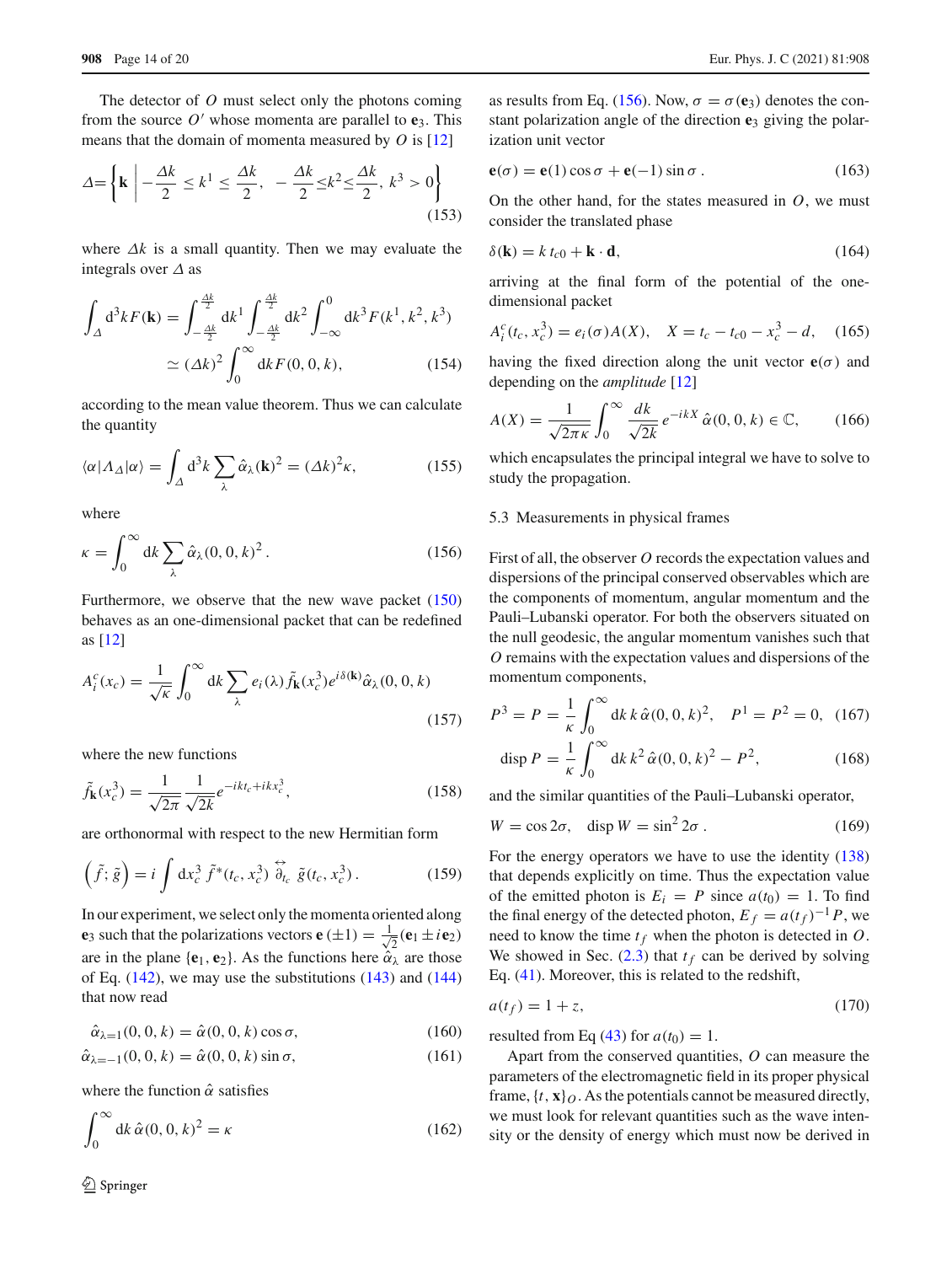this frame. For simplicity, we consider the *plane* polarization fixing the polarization angle [\[13\]](#page-18-9)

<span id="page-14-2"></span>
$$
\sigma(\mathbf{e}_3) = \frac{\pi}{4} \rightarrow \mathbf{e}(\sigma) = \mathbf{e}_1,\tag{171}
$$

so that we remain only with the component  $A_1^c$  of the potential [\(165\)](#page-13-1). In the physical frame, this generates the components [\(75\)](#page-7-2) and [\(76\)](#page-7-2) that now read

$$
A_0(t, \mathbf{x}) = \frac{\partial x_c^i}{\partial t} A_i^c(t_c, x_c^3) = -\frac{\dot{a}(t)}{a(t)^2} x^1 A(X),
$$
  
\n
$$
A_1(t, \mathbf{x}) = \frac{\partial x_c^i}{\partial x^1} A_i^c(t_c, x_c^3) = \frac{1}{a(t)} A(X),
$$
  
\n
$$
A_2(t, \mathbf{x}) = A_3(t, \mathbf{x}) = 0,
$$
\n(172)

where *A* is the amplitude [\(166\)](#page-13-2) depending on the new variable

<span id="page-14-1"></span>
$$
X = t_c(t) - t_c(t_0) - \frac{x^3}{a(t)} - d\,,\tag{173}
$$

obtained from Eq.  $(165)$  after the substitution  $(9)$ . These potentials satisfy the Maxwell equation and the Lorenz condition in the frame  $\{t, \mathbf{x}\}\$ o where the field strength,  $F^{\mu\nu}$ , has the components

$$
F = \frac{1}{a(t)^2} \partial_X A(X) \begin{pmatrix} 0 & -1 & 0 & 0 \\ 1 & 0 & \frac{\dot{a}(t)}{a(t)} x^2 & p \\ 0 & -\frac{\dot{a}(t)}{a(t)} x^2 & 0 & 0 \\ 0 & -p & 0 & 0 \end{pmatrix},
$$
(174)

written with the notation  $p = 1 + \frac{\dot{a}(t)}{a(t)}x^3$ . The stress-energy tensor must be redefined as

$$
T^{\mu\nu} = F^{\mu}_{\alpha}{}^* F^{\alpha\nu} - \frac{1}{4} g^{\mu\nu} F^{\beta}_{\alpha}{}^* F^{\alpha}_{\beta} , \qquad (175)
$$

as now we work with the complex-valued amplitude *A*(*X*). We find that this has the components

$$
T = \frac{1}{a(t)^{4}} |\partial_{X} A(X)|^{2}
$$
  
\n
$$
\times \begin{pmatrix}\n1 & \frac{\dot{a}(t)}{a(t)} x^{1} & \frac{\dot{a}(t)}{a(t)} x^{2} & p \\
\frac{\dot{a}(t)}{a(t)} x^{1} & \frac{\dot{a}(t)}{a(t)^{2}} (x^{1})^{2} & \frac{\dot{a}(t)}{a(t)^{2}} x^{1} x^{2} & \frac{\dot{a}(t)}{a(t)} x^{1} p \\
\frac{\dot{a}(t)}{a(t)} x^{2} & \frac{\dot{a}(t)^{2}}{a(t)^{2}} x^{1} x^{2} & \frac{\dot{a}(t)^{2}}{a(t)^{2}} (x^{2})^{2} & \frac{\dot{a}(t)}{a(t)} x^{2} p \\
p & \frac{\dot{a}(t)}{a(t)} x^{1} p & \frac{\dot{a}(t)}{a(t)} x^{2} p & p^{2}\n\end{pmatrix}.
$$
\n(176)

It is not difficult to verify that this satisfies the conservation rule  $\nabla_{\mu}T^{\mu\nu}=0$ .

To study the propagation of our wave packet, we follow the method of Ref. [\[13\]](#page-18-9), focusing on the intensity which coincides with the density of energy,

$$
I(t, x) = \delta_{ij} F^{0i}{}^* F^{0j} \equiv T^{00}, \qquad (177)
$$

introducing the factorization

<span id="page-14-3"></span>
$$
I(t, x) = \frac{1}{a(t)^4} I_0(X), \quad I_0(X) = |\partial_X A(X)|^2, \tag{178}
$$

and re-denoting more simply,  $x^3 \rightarrow x$ . Thus we separate the factor  $a(t)^{-4}$  from the function  $I_0(X)$  depending only on the amplitude  $(166)$ . In Ref. [\[13](#page-18-9)] we showed that if we construct this amplitude by using only positive definite test functions  $\alpha(\mathbf{k})$ , then we have  $|\partial_X A(X)| \leq |\partial_X A(X)|_{X=0}$ . Consequently, the function  $I_0(t, x)$  has an absolute (or global) maximum  $I_m(t)$  in the point

<span id="page-14-5"></span>
$$
x_m(t) = a(t) \left[ t_c(t) - t_c(t_0) - d \right], \tag{179}
$$

where  $X = 0$ . Remarkably, this is just the null geodesic  $(37)$ passing through  $O'$  and  $O$ . Once the wave packet is prepared at the time  $t_0$  in the point  $x_m(t_0) = -d$ , its maximum propagates on this geodesic, with the velocity [\(44\)](#page-5-5), arriving with the velocity  $v(t_f) = 1$  in *O* (where  $x_m(t_f) = 0$ ) at the time  $t_f$ .

In expanding space-times  $(M, a)$ , the factor  $a(t)^{-4}$  produces the decay of the maximum intensity from  $I_m(0)$  =  $I_0(0)$  up to

$$
I_m(t_f) = \frac{I_0(0)}{a(t_f)^4} = \frac{I_0(0)}{(1+z)^4},
$$
\n(180)

as results from Eq. [\(170\)](#page-13-3). Thus we may estimate the emitted maximum intensity,  $I_m(0)$ , in terms of the measured maximum intensity,  $I_m(t_f)$ , and redshift. Similarly, we deduce the distance  $O'O$  at the moment  $t_f$ ,

$$
d(t_f) = da(t_f) = (1+z)d,
$$
\n(181)

as predicted by Lemaître's equation [\[29](#page-19-9)].

The space dispersion of the wave packet,  $\delta x(t)$ , measures the width of the function  $I(t, X)$  at a given time. This depends on the width  $\delta X$  of the function  $I_0(X)$  that is a constant quantity depending on the profile of this function. Then, according to Eq. [\(173\)](#page-14-1), we deduce that the physical dispersion,

<span id="page-14-4"></span>
$$
\delta x(t) = \delta X a(t),\tag{182}
$$

increases from  $\delta x(t_0) = \delta X$  up to  $\delta x(t_f) = (1 + z)\delta X$ .

Thus we have completely described the propagation of the detected wave packets in the proper physical frame of *O*, pointing out their principal features, acceleration, decay and dispersion that cannot be observed in the Minkowski flat space-time. As was expected, these results are similar to those derived for the de Sitter expanding universe [\[13\]](#page-18-9), which is a particular case of space-time (*M*, *a*)

# <span id="page-14-0"></span>**6 Horizon effect**

In Ref. [\[13\]](#page-18-9) we studied the horizon effects as recorded by the observer *O* in its proper physical frame where the event and apparent horizons of this geometry are static and coincide. We have seen that only the packets prepared inside this common horizon may be detected by the observer *O*, while those prepared on or beyond it never arrive in *O*, as was expected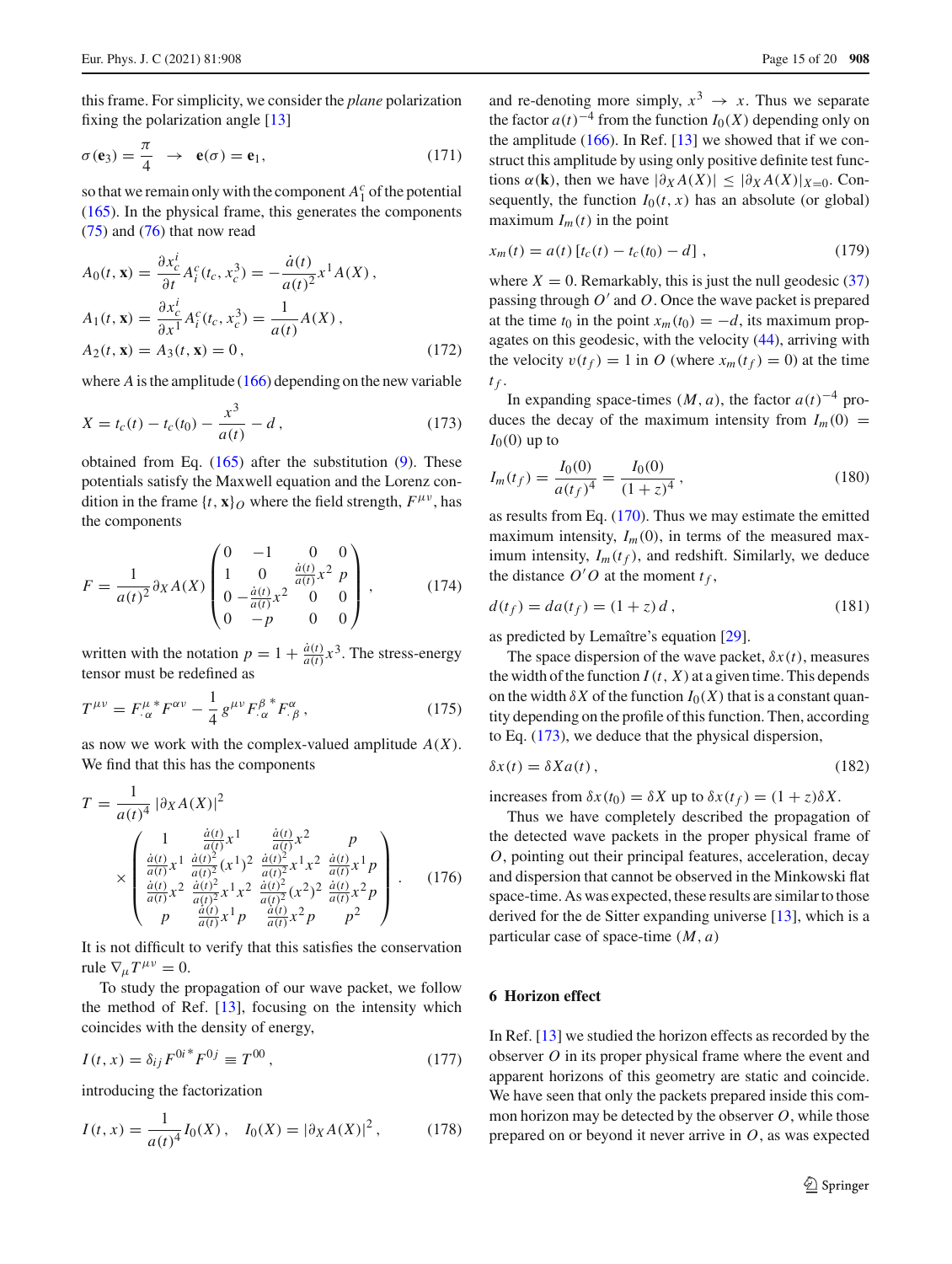according to the general theory of the event horizons [\[30](#page-19-13)[,31](#page-19-14)]. In other respects, we outlined in section  $(2.3)$  the effect produced by the dynamical apparent horizon which seems to be more interesting. Now we have the opportunity to analyse the horizon effects in concrete spatially flat FLRW spacetimes where the dynamical apparent and event horizons do not overlap each other as in the de Sitter case.

## 6.1 Isotropic wave packet

To test the horizon effects, we consider a simple isotropic wave packet for which it is convenient to use spherical coordinates in momentum space,  $\mathbf{k} = (k, \theta, \phi)$ . We assume that at the initial moment  $t_0$  when  $a(t_0) = 1$ , the observer  $O'$  prepares the wave packet in  $x_0 = -d$ , defining the real-valued wave function in momentum representation  $(132)$  as

$$
\hat{\alpha}(k) = \frac{(2\gamma)^{\gamma \bar{k}}}{2\sqrt{\pi \Gamma(2\gamma \bar{k})}} k^{\gamma \bar{k} - \frac{3}{2}} e^{-\gamma k}, \quad \gamma, \bar{k} > 0,
$$
\n(183)

and keeping the plane polarization [\(171\)](#page-14-2). This function is normalized,

$$
\int d^3k \hat{\alpha}(k)^2 = 4\pi \int_0^\infty dk \, k^2 \hat{\alpha}(k)^2 = 1 \,, \tag{184}
$$

depending on the free parameter  $\gamma$  and the expectation value of the *radial* momentum

$$
P' = 4\pi \int_0^\infty dk \, k^3 \, \hat{\alpha}(k)^2 = \bar{k} \,, \tag{185}
$$

whose dispersion can be derived simply as

$$
dispP' = 4\pi \int_0^\infty dk \, k^4 \, \hat{\alpha}(k)^2 - \bar{k}^2 = \frac{\bar{k}}{2\gamma} \,. \tag{186}
$$

The observer *O* measures the one-dimensional packet which must be re-normalized by using the constant

$$
\kappa = \int_0^\infty \mathrm{d}k \,\hat{\alpha}(k)^2 = \frac{\gamma^2}{2\pi(\gamma \bar{k} - 1)(2\gamma \bar{k} - 1)}.
$$
 (187)

This helps us to derive the expectation value of the momentum along the third axis

$$
P^{3} = P = \frac{1}{\kappa} \int_{0}^{\infty} dk \, k \, \hat{\alpha}(k)^{2} = \bar{k} - \frac{1}{\gamma} = P' - \frac{1}{\gamma}, \quad (188)
$$

and its dispersion

$$
\text{disp}\,P = \frac{1}{\kappa} \int_0^\infty \mathrm{d}k \, k^2 \, \hat{\alpha}(k)^2 - \bar{k}^2 = \frac{\bar{k}}{2\gamma} - \frac{1}{2\gamma^2} \\
= \text{disp}\,P' - \frac{1}{2\gamma^2} \,, \tag{189}
$$

as observed by *O*.



<span id="page-15-2"></span>**Fig. 1** Propagation of the wave packet with  $\gamma = 0.1$  and  $\bar{k} = 1000$  in the space-time with  $s = 0.3$  and  $r_a(t_0) = \frac{1}{3}$ . The packet is prepared in *O*' at the time  $t_0 = 0.1$  and  $d = 0.3 < r_a(t_0)$  and measured in *O* at the time  $t_f = 0.5034$ . We plot eight consecutive profiles of the maximum intensity  $I(t, x)$  between  $t_0$  and  $t_f$  at equal time intervals,  $\Delta t = 0.0576$ 

The amplitude in the physical frame of the observer *O* is given by Eq.  $(166)$  as

$$
A_L(X) = 2^{\gamma \bar{k}-2} \sqrt{\frac{(2\gamma \bar{k} - 2)(2\gamma \bar{k} - 1)}{\pi \Gamma(2\gamma \bar{k})}}
$$

$$
\times \Gamma(\gamma \bar{k} - 1) \left(\frac{\gamma}{\gamma + iX}\right)^{\gamma \bar{k} - 1}.
$$
(190)

With this amplitude we construct the intensity  $(178)$ ,

<span id="page-15-0"></span>
$$
I_0(X) = |\partial_X A_L(X)|^2 = I_0 \left(\frac{\gamma^2}{\gamma^2 + X^2}\right)^{\gamma k}
$$
 (191)

where we denote

$$
I_0 = I_0(0) = 2^{2\gamma \bar{k} - 4} \frac{(2\gamma \bar{k} - 2)(2\gamma \bar{k} - 1)}{\pi \gamma^2 \Gamma(2\gamma \bar{k})} \Gamma(\gamma \bar{k})^2.
$$
 (192)

The intensity [\(191\)](#page-15-0) is the power of a genuine Cauchy–Lorentz distribution whose width,

$$
\delta X = 2\gamma \sqrt{2^{\gamma \bar{k}} - 1},\tag{193}
$$

determines the dispersion [\(182\)](#page-14-4).

# 6.2 Expanding space-times

In what follows we consider, as examples, the expanding space-times(*M*, *a*) with dynamical apparent horizons having scale factors of the form  $a(t) \propto t^s$  with any  $s > 0$  [\[30](#page-19-13)]. It is known that these space-times are generated by the density and pressure

<span id="page-15-1"></span>
$$
\sigma = \frac{3}{8\pi} \frac{s^2}{t^2}, \quad p = -\frac{1}{8\pi} \frac{s(3s - 2)}{t^2}, \tag{194}
$$

that are singular in  $t = 0$  such that we must restrict the time domain to *t* > 0. The important particular cases studied in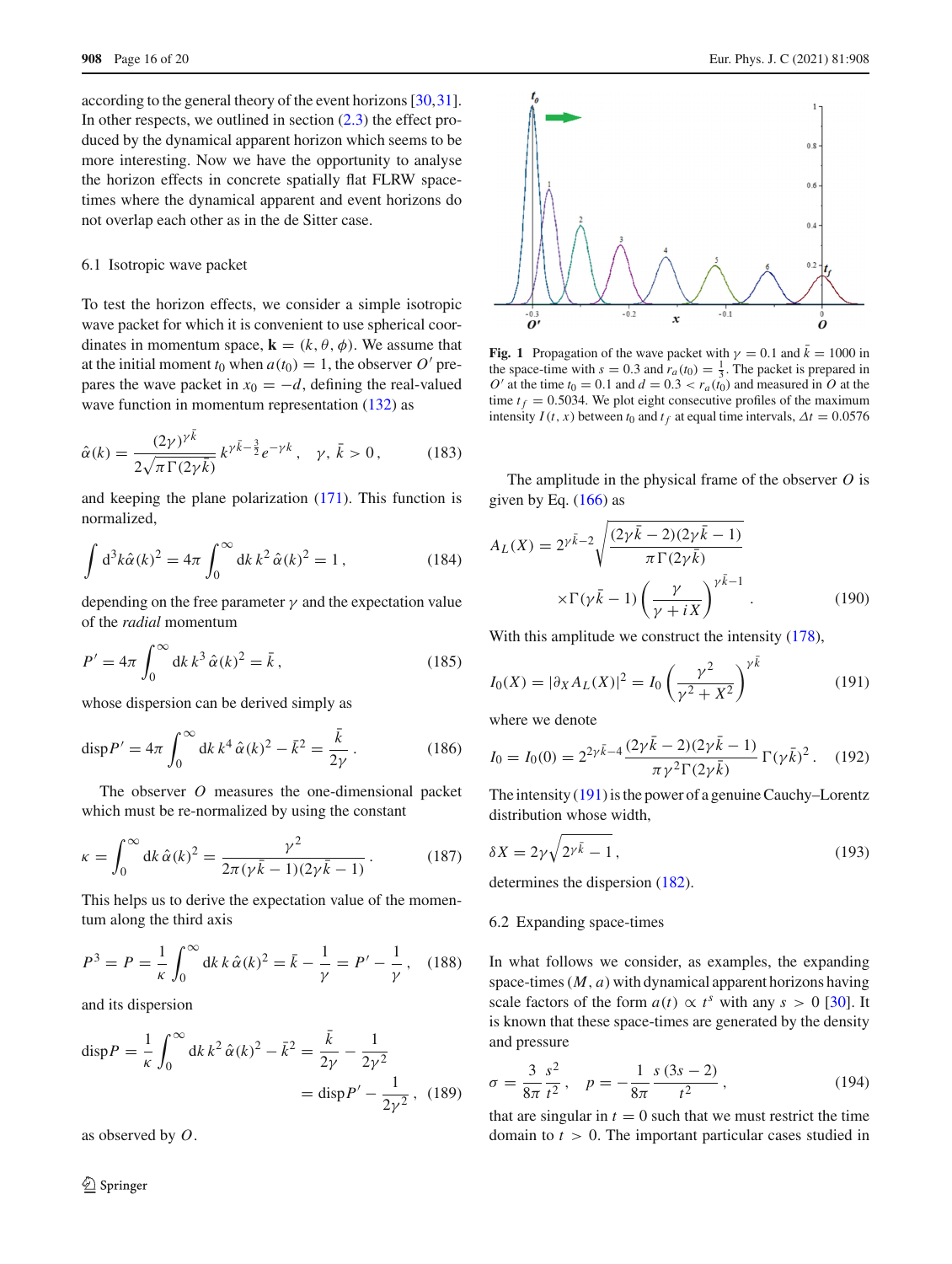

<span id="page-16-5"></span>**Fig. 2** Profile of the null geodesic  $x_m(t)$  of the maximum intensity of the wave packet with  $\gamma = 0.1$  and  $\bar{k} = 1000$  in the space-time with  $s = 0.3$ , and  $r_a(t_0) = \frac{1}{3}$ . The packet is prepared in *O'* at the time  $t_0 = 0.1$  and  $d = 1 > r_e(t_0)$  and measured in O at the time  $t_f = 1.9504$ . The maximum intensity stops in  $x_{stop} = -1.164$  at the time  $t_{\text{stop}} = 0.3492$ 

cosmology are the radiation-dominant  $(s = \frac{1}{2})$  or matterdominant  $(s = \frac{2}{3})$  universes. Nevertheless, here we consider all the space-times with  $s > 0$  to point out the effect of the apparent horizons when an event horizon may or may not be present.

The scale factors of these space-times can be rescaled according to Eq.  $(15)$  as

<span id="page-16-0"></span>
$$
a(t) = \left(\frac{t}{t_0}\right)^s, \quad \frac{\dot{a}(t)}{a(t)} = \frac{s}{t}, \quad r_a(t) = \frac{t}{s}, \quad v_a = \frac{1}{s}, (195)
$$

obtaining the Hubble function and the apparent horizon of the observer *O* in its proper physical frame. This horizon is a sphere of radius  $r_a(t)$  expanding with the constant velocity  $v_a$ . Looking then for event horizons, we observe that the integral [\(46\)](#page-5-6) diverges for  $s \le 1$  such that there are no event horizons. However, for  $s > 1$ , there exist event horizons at any time  $t > 0$  on the spheres of radius [\[30\]](#page-19-13)

$$
r_e(t) = \int_t^{\infty} dt' \frac{t^s}{t'^s} = \frac{t}{s-1}, \quad v_e = \frac{1}{s-1}, \quad (196)
$$

resulted from from Eq. [\(46\)](#page-5-6). Therefore, in this case the observer *O* has at the time *t* the apparent horizon [\(195\)](#page-16-0) and, in addition, a dynamical event horizon at  $r_e(t) > r_a(t)$  expanding with constant velocity  $v_e > v_a$ .

To study the principal kinetic quantities, it is convenient to introduce the notation  $d = \delta t_0$ . Then we consider the space-times with  $s \neq 1$  for which we solve Eq. [\(41\)](#page-4-4), finding the final time and redshift,

<span id="page-16-3"></span>
$$
t_f = t_0 \left[ 1 + \delta(1 - s) \right]^{\frac{1}{1 - s}}, \tag{197}
$$

$$
1 + z = a(t_f) = [1 + \delta(1 - s)]^{\frac{s}{1 - s}}.
$$
 (198)

The wave packet depends on geometry only through the variable [\(179\)](#page-14-5) that now can be written for all the models with



<span id="page-16-6"></span>**Fig. 3** Propagation of the wave packet with  $\gamma = 0.1$  and  $\bar{k} = 1000$ in the space-time with  $s = 0.3$  and  $r_a(t_0) = \frac{1}{3}$ . The packet is prepared in *O'* at the time  $t_0 = 0.1$  and  $d = 1 > r_a(t_0)$  and measured in *O* at the time  $t_f = 1.9504$ . We plot eight consecutive profiles of the maximum intensity  $I(t, x)$  (in logarithmic scale) between  $t_0$  and  $t_f$  at equal time intervals,  $\Delta t = 0.2643$ . The maximum intensity stops in  $\hat{x}_{\text{stop}} = -1.1642$  at the time  $t_{\text{stop}} = 0.3492$ 

 $s \neq 1$  as

<span id="page-16-1"></span>
$$
X(t, x) = \int_{t_0}^{t} \frac{dt}{a(t)} - \frac{x}{a(t)} - d
$$
  
=  $\left(\frac{t_0}{t}\right)^s \left(\frac{t}{1-s} - x\right) - \frac{t_0}{1-s} - d,$  (199)

bearing in mind that  $-d \leq x \leq 0$  is the space coordinate of the geodesic  $O'O$  and  $a(t_0) = 1 \rightarrow d(t_0) = d$ . For  $X(t, x) = 0$ , we obtain the null geodesic of the maximum intensity

<span id="page-16-2"></span>
$$
x_m(t) = \frac{t}{1-s} - \left(\frac{t}{t_0}\right)^s \left(d + \frac{t_0}{1-s}\right),
$$
 (200)

which is singular in  $s = 1$ .

The space-time with  $s = 1$  is called the Milne-type universe [\[34](#page-19-17)], since this is spatially flat, having sources as in Eq. [\(194\)](#page-15-1), in contrast to the genuine Milne one which is flat, without sources, but with curved space sections [\[23\]](#page-19-6). In this case Eqs. [\(199\)](#page-16-1) and [\(200\)](#page-16-2) are undefined so that we must replay the procedure, finding

<span id="page-16-4"></span>
$$
t_f = t_0 e^{\delta}
$$
,  $1 + z = a(t_f) = e^{\delta}$ , (201)

and

$$
X(t, x) = t_0 \left( \ln \frac{t}{t_0} - \frac{x}{t} - \delta \right), \qquad (202)
$$

$$
x_m(t) = t \left( \ln \frac{t}{t_0} - \delta \right). \tag{203}
$$

We can verify that the functions of *s* defined by Eqs. [\(197\)](#page-16-3) and  $(198)$  are continuous in  $s = 1$ , where their limits are just the values given by Eq.  $(201)$ . Therefore, these functions are increasing monotonously with *s* such that  $t_f > t_0$  and  $z > 0$  for any  $s > 0$ . The space-time with  $s = 0$  is just the Minkowski one for, which  $t_f - t_0 = d$  and  $z = 0$ . Note that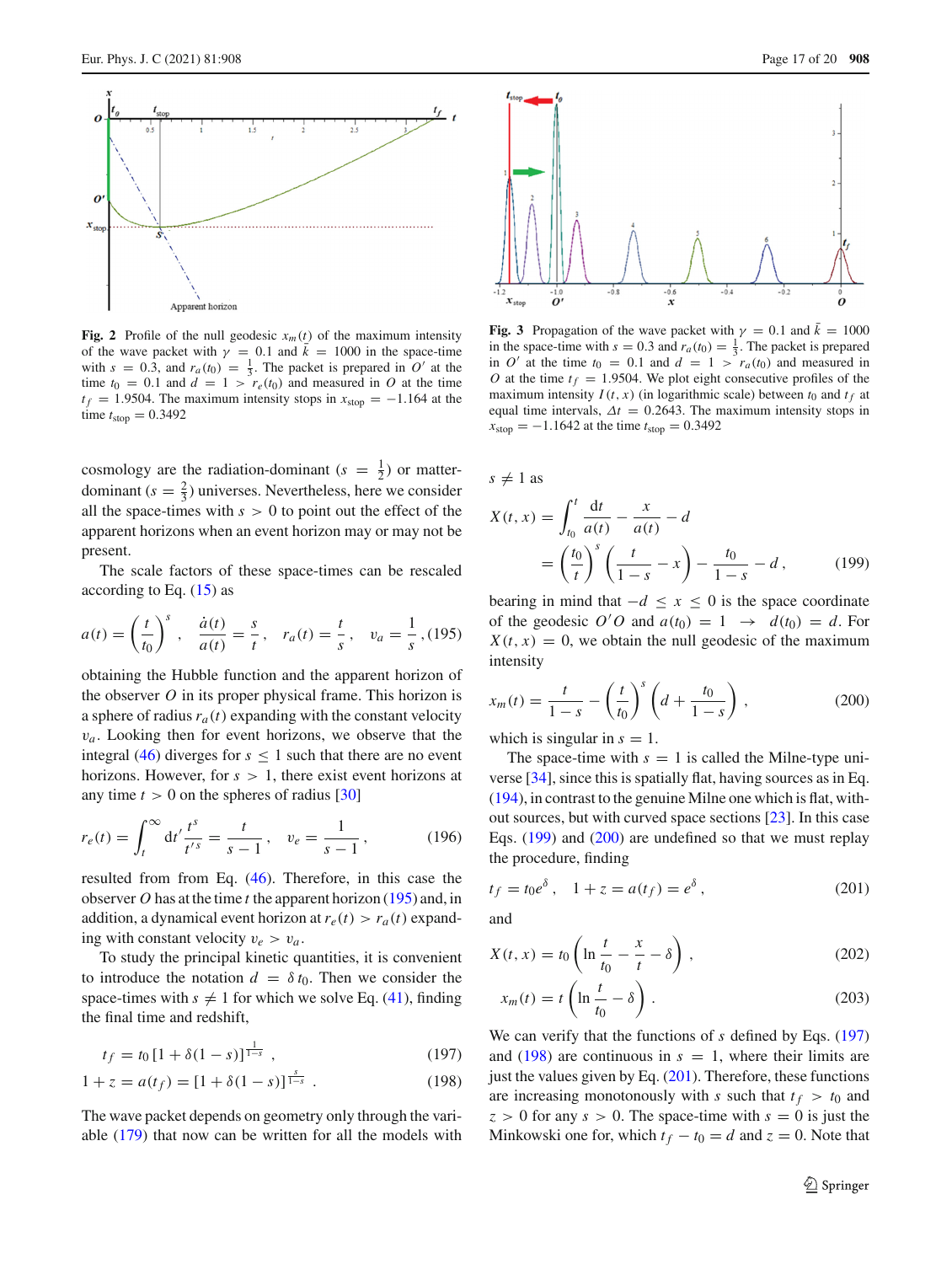

<span id="page-17-0"></span>**Fig. 4** Profile of the null geodesic  $x_m(t)$  of the maximum intensity of the wave packet with  $\gamma = 0.001$  and  $k = 10000$  in the space-time with  $s = 3$ ,  $r_a(t_0) = 0.0333$  and  $r_e(t_0) = 0.05$ . The packet is prepared in *O'* at the time  $t_0 = 0.1$  and  $r_a(t_0) < d = 0.045 < r_e(t_0)$  and measured in *O* at the time  $t_f = 0.3162$ . The maximum intensity stops in  $x_{\text{stop}} = -0.0608$  at the time  $t_{\text{stop}} = 0.1825$ 

our parameters must comply with the condition  $0 < t_0 < t_f$ which determines the domain of the parameter  $\delta$  as

$$
s < 1: \quad 1 + \delta(1 - s) > 1 \quad \to \quad \delta > 0,
$$
  
\n
$$
s = 1: \quad e^{\delta} > 1 \quad \to \quad \delta > 0,
$$
  
\n
$$
s > 1: 0 \le 1 + \delta(1 - s) < 1 \quad \to \quad 0 < \delta \le \frac{1}{s - 1},
$$
 (204)

observing that the only restriction is given by the event horizons arising for  $s > 1$ .

#### 6.3 Graphical analysis

Now we may graphically analyse the time evolution of the intensity [\(178\)](#page-14-3) that now reads

$$
I(t, x) = \left(\frac{t_0}{t}\right)^{4s} I_0[X(t, x)],
$$
\n(205)

where  $I_0[X(t, x)]$  is the intensity [\(191\)](#page-15-0) depending on the variable [\(199\)](#page-16-1). We chose the parameters of the wave packet in order to obtain intuitive plottings in the whole space domain  $-d \leq x \leq 0$  even though these parameters then remain far from their physical domains. For this reason we use arbitrary units, avoiding the quantitative analysis.

We focus first on the space-times with  $s \leq 1$  in which the observer *O* has only the apparent horizon [\(195\)](#page-16-0). The observer  $O'$  may prepare the wave packet at the initial time *t*<sup>0</sup> either inside or outside this horizon. When this is inside,  $d < r_a(t_0)$ , then the one-dimensional wave packet that has to be measured by *O* starts in  $O'$  with the initial velocity  $0 <$  $v_m(t_0)$  < 1 resulting from Eq. [\(45\)](#page-5-7). The maximum intensity propagates accelerating straightforward to *O* as in Fig. [1,](#page-15-2) having a severe decay ( $\propto t^{-4s}$ ) and a moderate dispersion  $(\propto t^{-s})$ . The initial velocity is less than the speed of light because of the background expansion dragging back the wave



<span id="page-17-1"></span>**Fig. 5** Propagation of the wave packet with  $\gamma = 0.001$  and  $\bar{k} = 10000$ in the space-time with  $s = 3$ ,  $r_a(t_0) = 0.0333$  and  $r_e(t_0) = 0.05$ . The packet is prepared in O' at the time  $t_0 = 0.1$  and  $r_a(t_0) < d = 0.045$  $r_e(t_0)$  and measured in *O* at the time  $t_f = 0.3162$ . We plot eight consecutive profiles of the maximum intensity  $I(t, x)$  (in logarithmic scale) between  $t_0$  and  $t_f$  at equal time intervals,  $\Delta t = 0.0308$ . The maximum intensity stops in  $x_{stop} = -0.0608$  at the time  $t_{stop} = 0.1825$ 

packet. When the wave packet is prepared just on the apparent horizon,  $d = r_a(t_0)$ , then  $v_m(t_0) = 0$ , the maximum intensity accelerating up to the speed of light detected by *O*.

More interesting is the case when  $O'$  prepares the packet outside the apparent horizon of *O*, in the initial point  $x_0 =$  $-d$  with  $d > r_a(t_0)$ . Then from Eq. [\(45\)](#page-5-7) we see that the initial velocity,  $v_m(t_0) < 0$ , is oriented in the backward direction because of a stronger dragging-back effect arising beyond the apparent horizon. To illustrate how the maximum inten-sity is propagating, we plot in Fig. [2](#page-16-5) the function  $x_m(t)$  of its null geodesic. The maximum intensity moves in the backward direction, being decelerated until this stops in the point *x*stop at the time *t*stop when the apparent horizon reaches the packet,  $|x_m(t_{stop})| = r_a(t_{stop})$ . This is a turning point, since for  $t > t_{\text{stop}}$ , the packet remains inside the apparent horizon, propagating accelerated in the forward direction, with decay and dispersion as in Fig. [3,](#page-16-6) such that it is detected in *O* as having the speed of light.

In the space-times with  $s > 1$ , the observer O has an event horizon behind the apparent one such that we can test the above effect assuming that the observer  $O'$  prepares the packet outside the apparent horizon but inside the event one,  $r_a(t_0) < d < r_e(t_0)$ . The function  $x_m(t)$  plotted in Fig. [4](#page-17-0) lays out a turning point as in the previous case, determining a similar motion of the maximum intensity, as shown in Fig. [5.](#page-17-1) In other respects, we see that the presence of the event horizon does not affect the behaviour of the wave packet inside it. However, it would be interesting to see what happens when the packet is prepared on or beyond the event horizon, as we did in the case of the de Sitter space-time [\[13](#page-18-9)]. Unfortunately, this is impossible to achieve here because of some quantities that become complex-valued on and beyond the event horizon.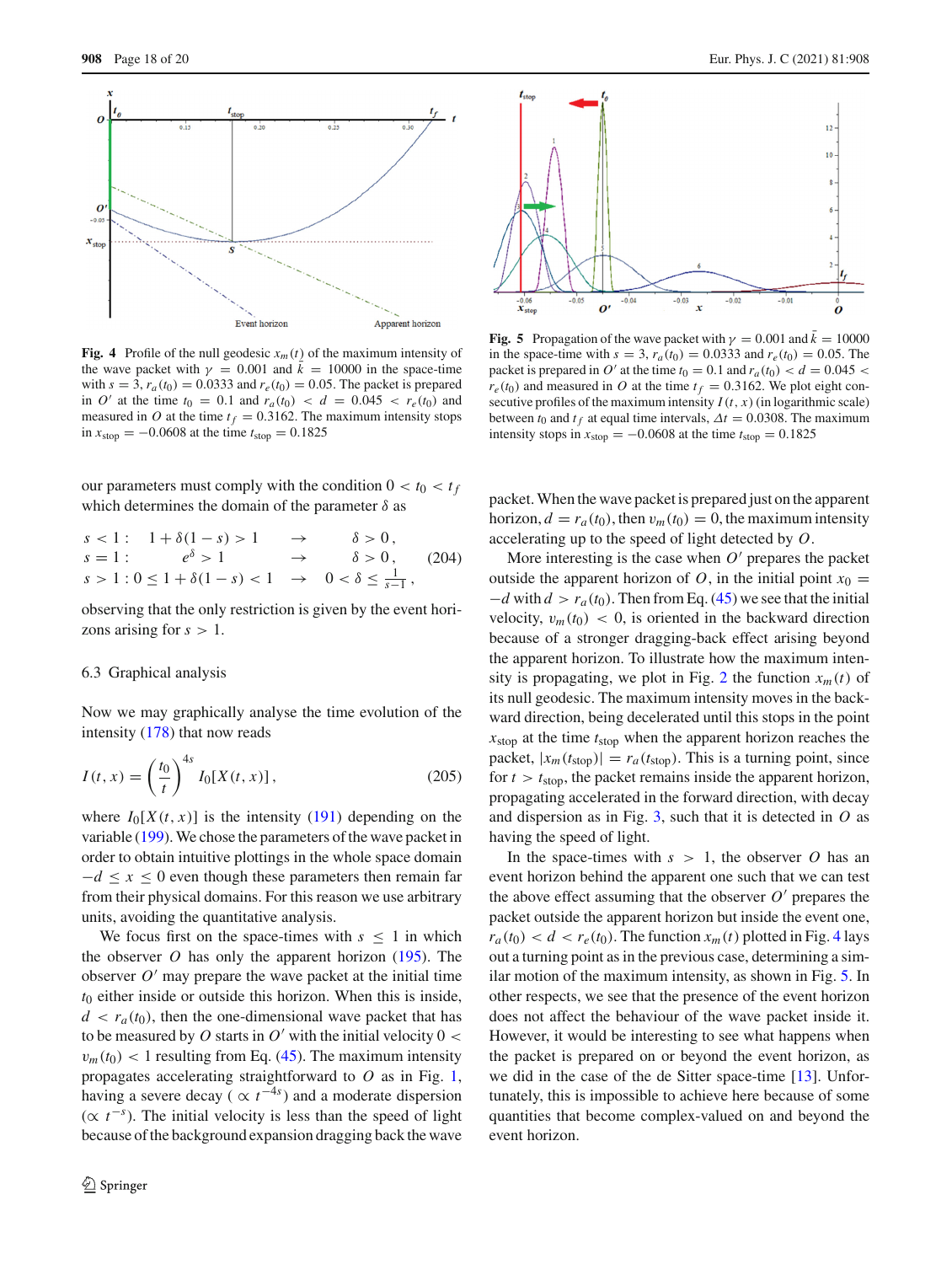We thus remain with only the effect of the apparent horizon in which the light seems to go back until it stops, turning then to the forward direction. This horizon effect, due to the spacetime expansion dragging back the wave packet, depends on the constant velocity  $v_a = \frac{1}{s}$  of the apparent horizon. For *s* < 1 this exceeds the speed of light, but for *s* > 1 it is less than 1. This explains why the deceleration period,  $t_{\text{stop}} - t_0$ , is much longer in the last case, as we can see comparing Figs. [3](#page-16-6) and [5,](#page-17-1) where this interval represents 0.13 and 0.38, respectively, from the total propagation time.

We must specify that this horizon effect cannot be observed by *O* during the causal propagation of the photon whose parameters may be measured only in  $x = 0$  when this is detected. Nevertheless, the observer can deduce indirectly whether the packet is prepared inside or outside the apparent horizon measuring the redshift. If at the initial time the source was just on the apparent horizon, then Eq. [\(198\)](#page-16-3) yields the measured redshift

$$
z_a = s^{\frac{s}{s-1}} - 1\,,\tag{206}
$$

depending only on the geometry. Therefore, if *O* measures a redshift  $z < z_a$ , then the source was inside the apparent horizon, while for  $z > z_a$  it was outside.

The conclusion is that, measuring the redshift, the observer *O* may deduce the decay of the maximum intensity  $\alpha$  $(1 + z)^{-4}$ , the dispersion  $\propto (1 + z)$  and the above horizon effect. Obviously, in the flat case when  $z = 0$ , all these effects disappear.

# **7 Concluding remarks**

We presented the complete classical and quantum theory of the Maxwell free field minimally coupled to the gravity of the spatially flat FLRW space-times. The results derived here are either generalizations of our previous ones we obtained for the de Sitter expanding universe [\[10,](#page-18-6)[12,](#page-18-8)[13\]](#page-18-9) or original results we present here for the first time. These are the role of the scaling [\(15\)](#page-3-4) in the flat limit and canonical quantization, the electrodynamics in physical frames, the electromagnetic field generated by a system of static charges, the propagators in physical frames and the horizon effect.

According to our general method, we performed the calculations in conformal frames, transforming the results in the physical ones where these obtain a physical meaning. Thus we are faced with two different approaches, the familiar one in conformal frames where we take over the results of special relativity, and the new classical or quantum electrodynamics in physical frames, which seems to be a new and different world which deserves to be studied carefully.

Under such circumstances, a justified question is how we can reveal this new phenomenology in further experiments and observations. As mentioned, for studying the propaga-

tion, it is enough to know the geometry and redshift for deducing the decay, dispersion and the relative position of the source with respect to the apparent horizon. The acceleration can be estimated theoretically but is never measurable, as the observer measures only the final velocity, which is just the speed of light.

The difficulties in acquiring empirical data arise when we look for other effects as, for example, that which we called here the geometric induction. Obviously, in our actual expanding universe, all the local experiments confirm the special relativistic classical or quantum electrodynamics which is independent of gravity. This suggests that the abovementioned effect or other similar ones may be of interest only in very strong gravitational fields such as those of the inflationary epoch. For this reason, we believe that this new electrodynamics must be developed in various cosmological scenarios, analysing different processes for finding relic effects that could be identified in the present astrophysical observations.

**Data Availability Statement** This manuscript has no associated data or the data will not be deposited. [Authors' comment: This paper is theoretical without using or producing data.].

**Open Access** This article is licensed under a Creative Commons Attribution 4.0 International License, which permits use, sharing, adaptation, distribution and reproduction in any medium or format, as long as you give appropriate credit to the original author(s) and the source, provide a link to the Creative Commons licence, and indicate if changes were made. The images or other third party material in this article are included in the article's Creative Commons licence, unless indicated otherwise in a credit line to the material. If material is not included in the article's Creative Commons licence and your intended use is not permitted by statutory regulation or exceeds the permitted use, you will need to obtain permission directly from the copyright holder. To view a copy of this licence, visit [http://creativecomm](http://creativecommons.org/licenses/by/4.0/) [ons.org/licenses/by/4.0/.](http://creativecommons.org/licenses/by/4.0/)

Funded by SCOAP3.

## **References**

- <span id="page-18-0"></span>1. I.K. Tamm, J. Russ, Phys. Chem. Soc. Phys. Part **56**, 248 (1924)
- <span id="page-18-1"></span>2. J. Plebanski, Phys. Rev. **118**, 1396 (1960)
- <span id="page-18-2"></span>3. B. Mashhoon, Phys. Rev. D **8**, 4297 (1973)
- <span id="page-18-3"></span>4. A. Higuchi, L.Y. Cheong, Phys. Rev. D **78**, 084031 (2008)
- 5. A. Higuchi, L.Y. Cheong, J.R. Nicholas, Phys. Rev. D **80**, 107502 (2009)
- 6. S. Faci, E. Huguet, J. Queva, J. Renaud, Phys. Rev. D **80**, 124005 (2009)
- 7. S. Faci, E. Huguet, J. Renaud, Phys. Rev. D **84**, 124050 (2011)
- <span id="page-18-4"></span>8. D. Bini, G. Esposito, R.V. Montaquila, GRG **42**, 51 (2010)
- <span id="page-18-5"></span>9. A.A. Saharin, A.S. Kotanjian, H.A. Nersisyan, Phys. Lett. B **728**, 141 (2014)
- <span id="page-18-6"></span>10. I.I. Cot˘aescu, C. Crucean, Prog. Theor. Phys. **124**, 1 (2010)
- <span id="page-18-7"></span>11. I.I. Cot˘aescu, C. Crucean, Phys. Rev. D **87**, 044016 (2013)
- <span id="page-18-8"></span>12. I.I. Cotăescu, Eur. Phys. J. C **81**, 553 (2021)
- <span id="page-18-9"></span>13. I.I. Cotăescu, I. Cotăescu Jr., Eur. Phys. J. C **81**, 667 (2021)
- <span id="page-18-10"></span>14. P. Painlevé, CR Acad. Sci. (Paris) **173**, 677 (1921)
- <span id="page-18-11"></span>15. A. Messiah, *Quantum Mechanics* (Dover, New York, 1999)